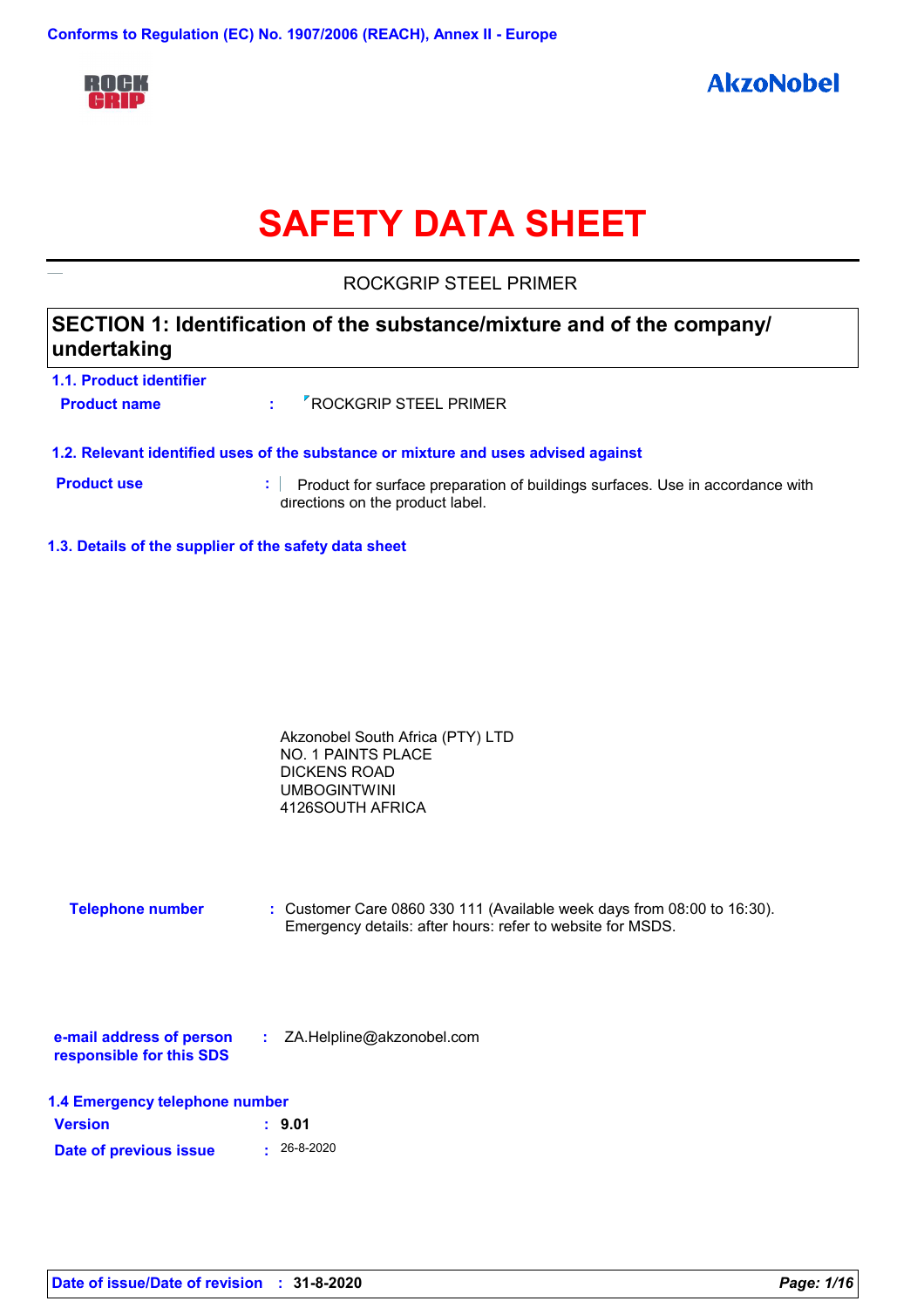### **SECTION 2: Hazards identification**

### **2.1 Classification of the substance or mixture**

**Product definition : Mixture** 

### **Classification according to Regulation (EC) No. 1272/2008 [CLP/GHS]**

Flam. Liq. 3, H226 Skin Sens. 1, H317 STOT RE 1, H372 Aquatic Chronic 2, H411

The product is classified as hazardous according to Regulation (EC) 1272/2008 as amended.

| <b>Ingredients of unknown</b><br>toxicity | $: 0\%$ |  |
|-------------------------------------------|---------|--|
| <b>Ingredients of unknown</b>             | $: 0\%$ |  |

#### **ecotoxicity**

See Section 11 for more detailed information on health effects and symptoms. See Section 16 for the full text of the H statements declared above.

#### **2.2 Label elements**

| <b>Hazard pictograms</b>                                                                                                                                        |                                                                                                                                                                                                                           |
|-----------------------------------------------------------------------------------------------------------------------------------------------------------------|---------------------------------------------------------------------------------------------------------------------------------------------------------------------------------------------------------------------------|
| <b>Signal word</b>                                                                                                                                              | : Danger                                                                                                                                                                                                                  |
| <b>Hazard statements</b>                                                                                                                                        | : H226 - Flammable liquid and vapour.<br>H317 - May cause an allergic skin reaction.<br>H372 - Causes damage to organs through prolonged or repeated exposure.<br>H411 - Toxic to aquatic life with long lasting effects. |
| <b>Precautionary statements</b>                                                                                                                                 |                                                                                                                                                                                                                           |
| <b>General</b>                                                                                                                                                  | : P102 - Keep out of reach of children.<br>P101 - If medical advice is needed, have product container or label at hand.                                                                                                   |
| <b>Prevention</b>                                                                                                                                               | : P210 - Keep away from heat, hot surfaces, sparks, open flames and other ignition<br>sources. No smoking.<br>P233 - Keep container tightly closed.<br>P260 - Do not breathe vapour.                                      |
| <b>Response</b>                                                                                                                                                 | : P312 - Call a POISON CENTER or doctor/physician if you feel unwell.                                                                                                                                                     |
| <b>Storage</b>                                                                                                                                                  | $:$ P235 - Keep cool.                                                                                                                                                                                                     |
| <b>Disposal</b>                                                                                                                                                 | : P501 - Dispose of contents and container in accordance with all local, regional,<br>national or international regulations.                                                                                              |
| <b>Hazardous ingredients</b>                                                                                                                                    | : Solvent naphtha (petroleum), medium aliph.<br>dipentene<br>Methyl ethyl ketoxime                                                                                                                                        |
| <b>Supplemental label</b><br>elements                                                                                                                           | : Not applicable.                                                                                                                                                                                                         |
| <b>Annex XVII - Restrictions</b><br>on the manufacture,<br>placing on the market and<br>use of certain dangerous<br>substances, mixtures and<br><b>articles</b> | : Not applicable.                                                                                                                                                                                                         |
| <b>Special packaging requirements</b>                                                                                                                           |                                                                                                                                                                                                                           |
| <b>Containers to be fitted</b><br>with child-resistant<br>fastenings                                                                                            | : Yes, applicable.                                                                                                                                                                                                        |
| <b>Tactile warning of danger</b>                                                                                                                                | : Yes, applicable.                                                                                                                                                                                                        |

#### **2.3 Other hazards**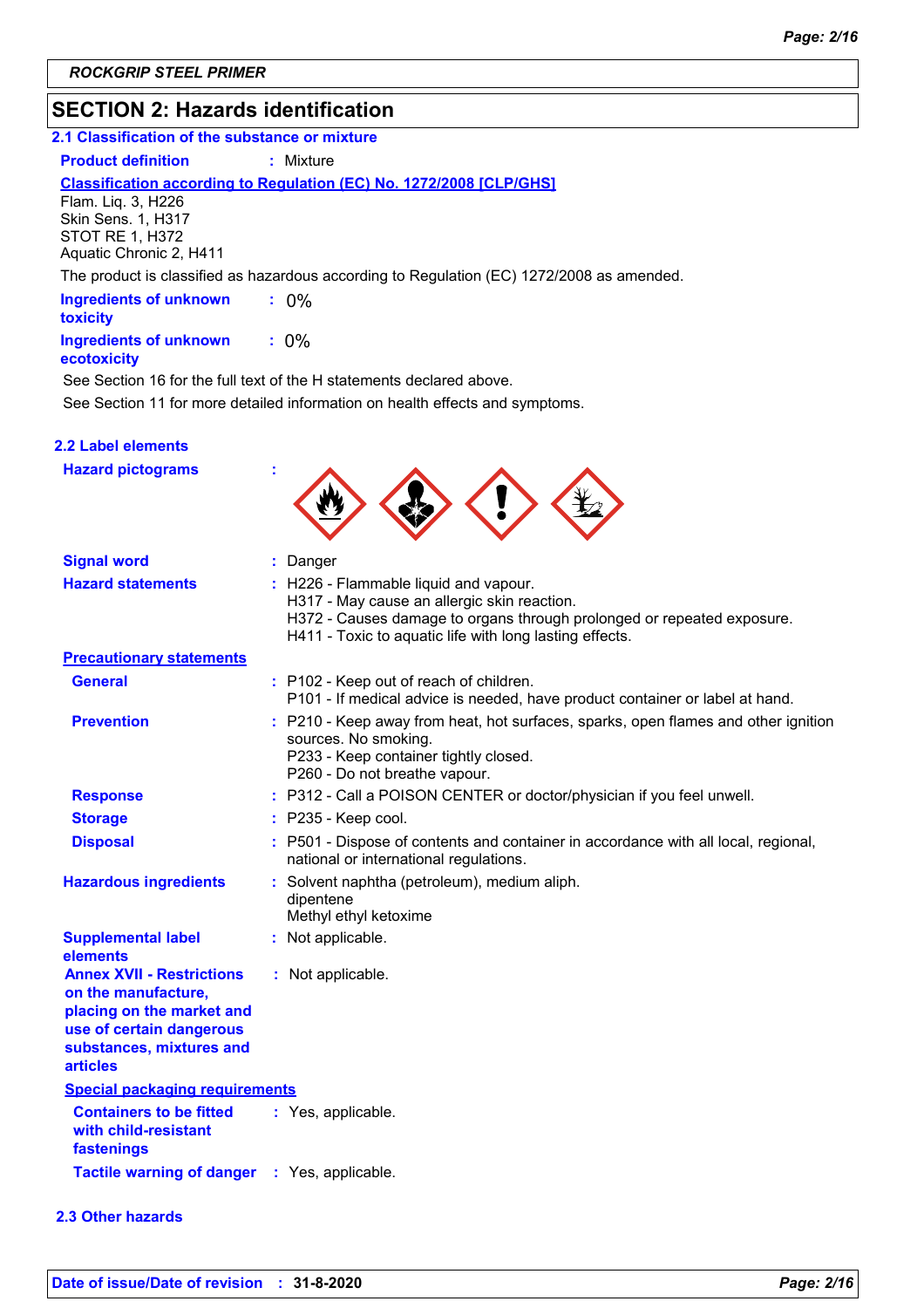### **SECTION 2: Hazards identification**

**Other hazards which do : not result in classification** : None known.

### **SECTION 3: Composition/information on ingredients**

| <b>3.2 Mixtures</b>                                           | ÷.<br>Mixture                                                                             |               |                                                                                                                                                                                                                 |             |
|---------------------------------------------------------------|-------------------------------------------------------------------------------------------|---------------|-----------------------------------------------------------------------------------------------------------------------------------------------------------------------------------------------------------------|-------------|
| <b>Product/ingredient name</b>                                | <b>Identifiers</b>                                                                        | $\frac{9}{6}$ | <b>Regulation (EC) No.</b><br>1272/2008 [CLP]                                                                                                                                                                   | <b>Type</b> |
| Naphtha (petroleum),<br>hydrodesulfurized heavy               | EC: 265-185-4<br>CAS: 64742-82-1                                                          | 210 - <20     | Flam. Liq. 3, H226<br>STOT SE 3, H336<br>STOT RE 2, H373 (respiratory system)<br>Asp. Tox. 1, H304<br>Aquatic Chronic 2, H411                                                                                   | $[1]$       |
| Solvent naphtha (petroleum),  EC: 265-191-7<br>medium aliph.  | CAS: 64742-88-7<br>Index:<br>649-405-00-X                                                 | 210 - ≤20∣    | STOT RE 1, H372 (central nervous system<br>(CNS)<br>Asp. Tox. 1, H304                                                                                                                                           | $[1]$       |
| trizinc bis(orthophosphate)                                   | REACH #:<br>01-2119485044-40<br>EC: 231-944-3<br>CAS: 7779-90-0<br>Index:<br>030-011-00-6 | ≤10           | Aquatic Acute 1, H400 (M=1)<br>Aquatic Chronic 1, H410 (M=1)                                                                                                                                                    | $[1]$       |
| Solvent naphtha (petroleum),<br>heavy arom.                   | EC: 265-198-5<br>CAS: 64742-94-5<br>Index:<br>649-424-00-3                                | ∣≤5           | <b>STOT SE 3, H335</b><br>Asp. Tox. 1, H304<br>Aquatic Chronic 2, H411<br><b>EUH066</b>                                                                                                                         | $[1]$       |
| Reaction Mass of<br>Ethylbenzene and M-Xylene<br>and P-Xylene | REACH #:<br>01-2119488216-32                                                              | ≤3            | Flam. Liq. 3, H226<br>Acute Tox. 4, H312<br>Acute Tox. 4, H332<br>Skin Irrit. 2, H315<br>Eye Irrit. 2, H319<br><b>STOT SE 3, H335</b><br><b>STOT RE 2, H373</b><br>Asp. Tox. 1, H304<br>Aquatic Chronic 3, H412 | $[1]$       |
| dipentene                                                     | EC: 205-341-0<br>CAS: 138-86-3<br>Index:<br>601-029-00-7                                  | ≰2,8          | Flam. Liq. 3, H226<br>Skin Irrit. 2, H315<br>Skin Sens. 1, H317<br>Aquatic Acute 1, H400 (M=1)<br>Aquatic Chronic 1, H410 (M=1)                                                                                 | $[1]$       |
| zinc oxide                                                    | REACH #:<br>01-2119463881-32<br>IEC: 215-222-5<br>CAS: 1314-13-2                          | ≤0,3          | Aquatic Acute 1, H400 (M=1)<br>Aquatic Chronic 1, H410 (M=1)                                                                                                                                                    | $[1]$       |
| Methyl ethyl ketoxime                                         | REACH #:<br>01-2119539477-28<br>EC: 202-496-6<br>CAS: 96-29-7<br>Index:<br>616-014-00-0   | ∣≤0,3         | Acute Tox. 4, H312<br>Eye Dam. 1, H318<br>Skin Sens. 1, H317<br>Carc. 2, H351                                                                                                                                   | $[1]$       |
| mesitylene                                                    | EC: 203-604-4<br>CAS: 108-67-8<br>Index:<br>601-025-00-5                                  | ≤0,1          | Flam. Liq. 3, H226<br>STOT SE 3, H335<br>Aquatic Chronic 2, H411                                                                                                                                                | [1] [2]     |
| 2-butoxyethanol                                               | REACH #:<br>01-2119475108-36<br>EC: 203-905-0<br>CAS: 111-76-2<br>Index:<br>603-014-00-0  | ≤ $0,1$       | Acute Tox. 4, H302<br>Acute Tox. 4, H312<br>Acute Tox. 4, H332<br>Skin Irrit. 2, H315<br>Eye Irrit. 2, H319                                                                                                     | [1] [2]     |
|                                                               |                                                                                           |               |                                                                                                                                                                                                                 |             |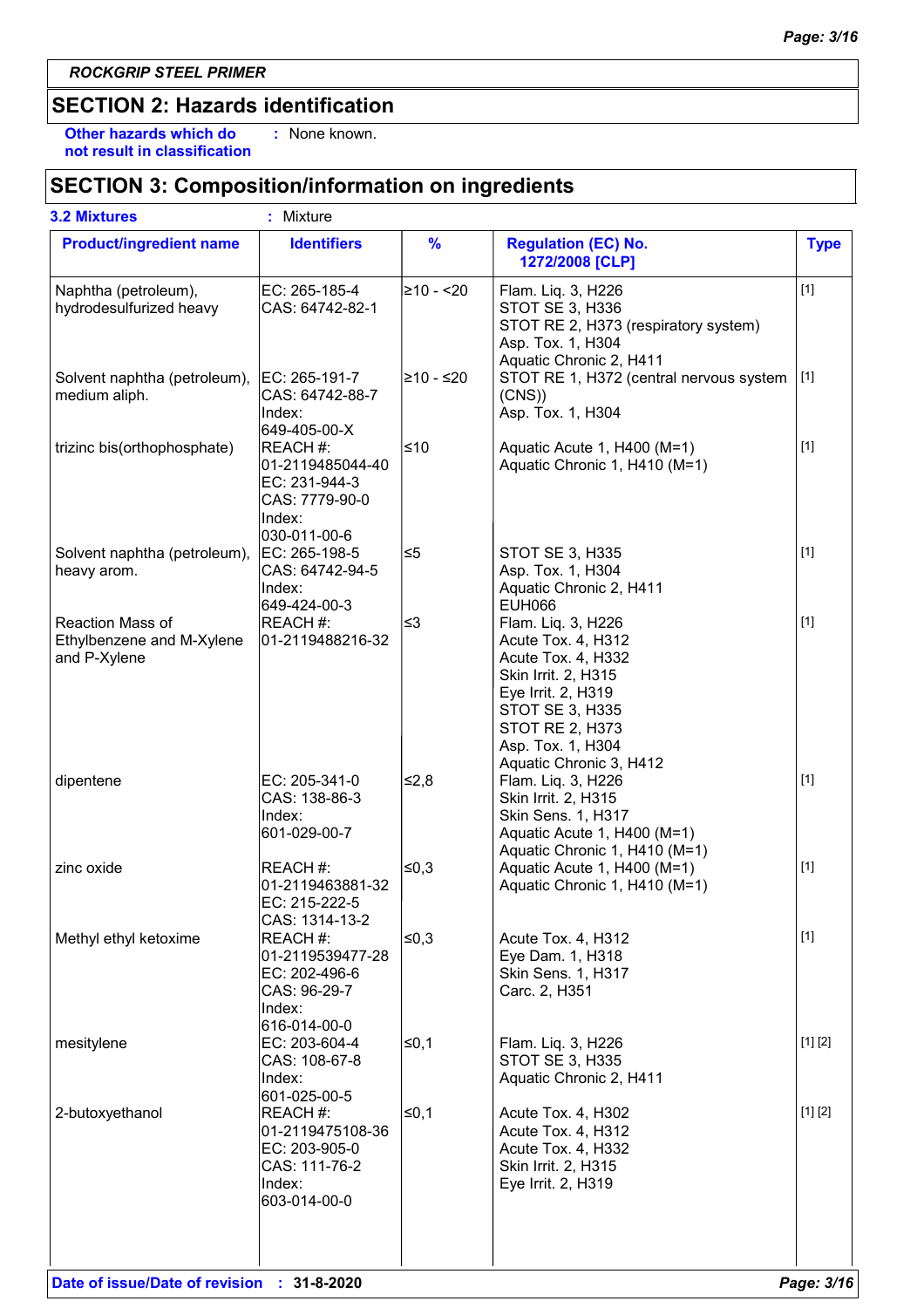### **SECTION 3: Composition/information on ingredients**

|  | See Section 16 for                     |  |
|--|----------------------------------------|--|
|  | $\vert$ the full text of the H $\vert$ |  |
|  | statements declared                    |  |
|  | above.                                 |  |

There are no additional ingredients present which, within the current knowledge of the supplier and in the concentrations applicable, are classified as hazardous to health or the environment, are PBTs, vPvBs or Substances of equivalent concern, or have been assigned a workplace exposure limit and hence require reporting in this section. Type

[1] Substance classified with a health or environmental hazard

[2] Substance with a workplace exposure limit

[3] Substance meets the criteria for PBT according to Regulation (EC) No. 1907/2006, Annex XIII

[4] Substance meets the criteria for vPvB according to Regulation (EC) No. 1907/2006, Annex XIII

[5] Substance of equivalent concern

[6] Additional disclosure due to company policy

Occupational exposure limits, if available, are listed in Section 8.

### **SECTION 4: First aid measures**

#### **:** If swallowed, seek medical advice immediately and show the container or label. Keep person warm and at rest. Do NOT induce vomiting. Remove contact lenses, irrigate copiously with clean, fresh water, holding the **:** eyelids apart for at least 10 minutes and seek immediate medical advice. Remove contaminated clothing and shoes. Wash skin thoroughly with soap and **:** water or use recognised skin cleanser. Do NOT use solvents or thinners. **:** Remove to fresh air. Keep person warm and at rest. If not breathing, if breathing is irregular or if respiratory arrest occurs, provide artificial respiration or oxygen by trained personnel. General **In all cases of doubt, or when symptoms persist, seek medical attention. Never give <b>General** anything by mouth to an unconscious person. If unconscious, place in recovery position and seek medical advice. **Skin contact 4.1 Description of first aid measures Ingestion Inhalation Eye contact Protection of first-aiders** : No action shall be taken involving any personal risk or without suitable training. It may be dangerous to the person providing aid to give mouth-to-mouth resuscitation. Wash contaminated clothing thoroughly with water before removing it, or wear gloves.

#### **4.2 Most important symptoms and effects, both acute and delayed**

There are no data available on the mixture itself. The mixture has been assessed following the conventional method of the CLP Regulation (EC) No 1272/2008 and is classified for toxicological properties accordingly. See Sections 2 and 3 for details.

Exposure to component solvent vapour concentrations in excess of the stated occupational exposure limit may result in adverse health effects such as mucous membrane and respiratory system irritation and adverse effects on the kidneys, liver and central nervous system. Symptoms and signs include headache, dizziness, fatigue, muscular weakness, drowsiness and, in extreme cases, loss of consciousness.

Solvents may cause some of the above effects by absorption through the skin. Repeated or prolonged contact with the mixture may cause removal of natural fat from the skin, resulting in non-allergic contact dermatitis and absorption through the skin.

If splashed in the eyes, the liquid may cause irritation and reversible damage.

Ingestion may cause nausea, diarrhea and vomiting.

This takes into account, where known, delayed and immediate effects and also chronic effects of components from short-term and long-term exposure by oral, inhalation and dermal routes of exposure and eye contact.

Contains dipentene, butanone oxime. May produce an allergic reaction.

#### **4.3 Indication of any immediate medical attention and special treatment needed**

| <b>Notes to physician</b>  | Treat symptomatically. Contact poison treatment specialist immediately if large<br>quantities have been ingested or inhaled. |
|----------------------------|------------------------------------------------------------------------------------------------------------------------------|
| <b>Specific treatments</b> | No specific treatment.                                                                                                       |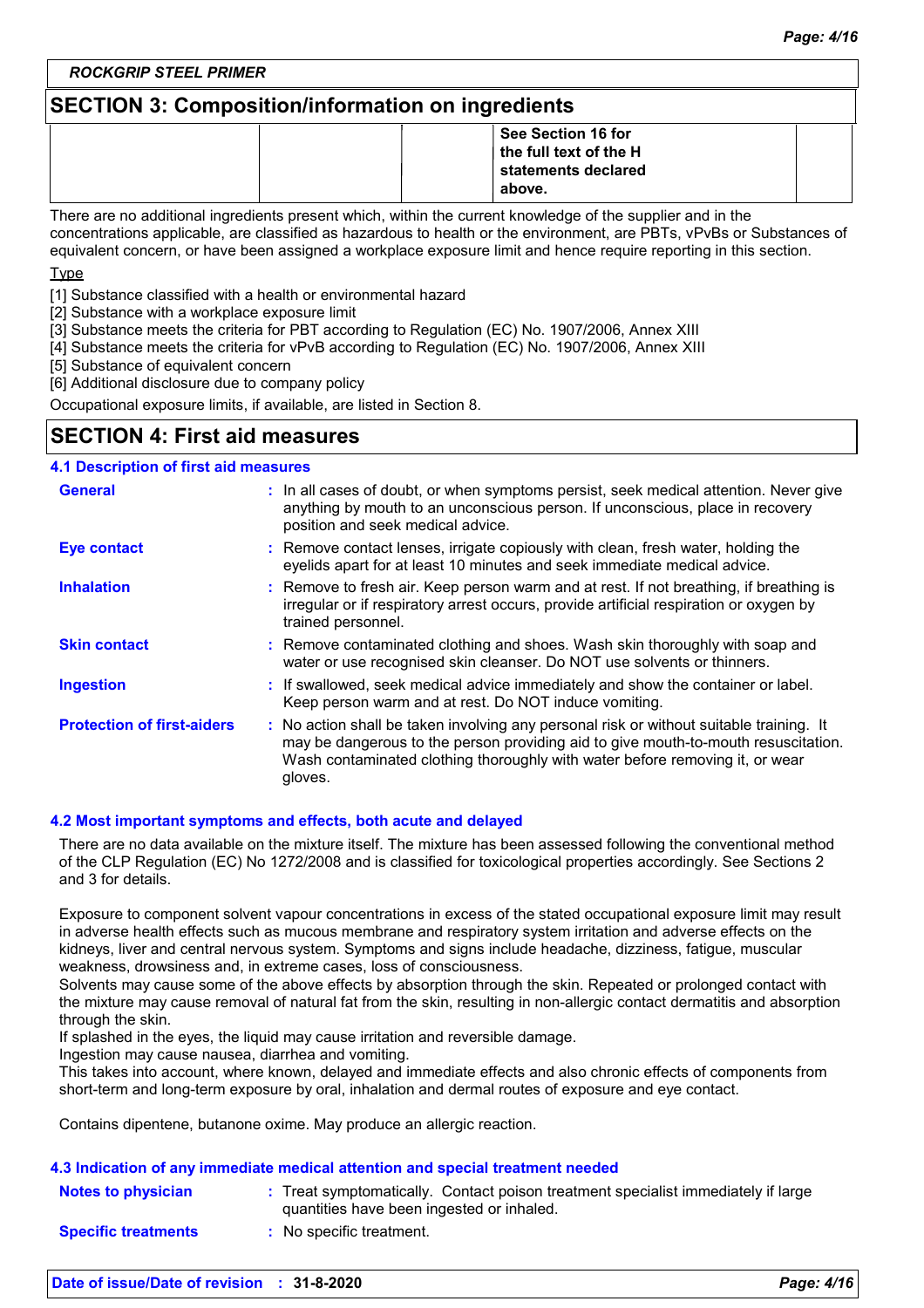### **SECTION 4: First aid measures**

See toxicological information (Section 11)

### **SECTION 5: Firefighting measures**

| 5.1 Extinguishing media                                  |                                                                                                                              |
|----------------------------------------------------------|------------------------------------------------------------------------------------------------------------------------------|
| <b>Suitable extinguishing</b><br>media                   | : Recommended: alcohol-resistant foam, $CO2$ , powders, water spray.                                                         |
| <b>Unsuitable extinguishing</b><br>media                 | : Do not use water jet.                                                                                                      |
|                                                          | 5.2 Special hazards arising from the substance or mixture                                                                    |
| <b>Hazards from the</b><br>substance or mixture          | : Fire will produce dense black smoke. Exposure to decomposition products may<br>cause a health hazard.                      |
| <b>Hazardous combustion</b><br>products                  | : Decomposition products may include the following materials: carbon monoxide,<br>carbon dioxide, smoke, oxides of nitrogen. |
| <b>5.3 Advice for firefighters</b>                       |                                                                                                                              |
| <b>Special protective actions</b><br>for fire-fighters   | : Cool closed containers exposed to fire with water. Do not release runoff from fire to<br>drains or watercourses.           |
| <b>Special protective</b><br>equipment for fire-fighters | : Appropriate breathing apparatus may be required.                                                                           |

### **SECTION 6: Accidental release measures**

| 6.1 Personal precautions, protective equipment and emergency procedures |  |                                                                                                                                                                                                                                                                                    |  |  |
|-------------------------------------------------------------------------|--|------------------------------------------------------------------------------------------------------------------------------------------------------------------------------------------------------------------------------------------------------------------------------------|--|--|
| For non-emergency<br>personnel                                          |  | : Exclude sources of ignition and ventilate the area. Avoid breathing vapour or mist.<br>Refer to protective measures listed in sections 7 and 8.                                                                                                                                  |  |  |
| For emergency responders                                                |  | : If specialised clothing is required to deal with the spillage, take note of any<br>information in Section 8 on suitable and unsuitable materials. See also the<br>information in "For non-emergency personnel".                                                                  |  |  |
| <b>6.2 Environmental</b><br>precautions                                 |  | : Do not allow to enter drains or watercourses. If the product contaminates lakes,<br>rivers, or sewers, inform the appropriate authorities in accordance with local<br>regulations.                                                                                               |  |  |
| 6.3 Methods and material<br>for containment and<br>cleaning up          |  | : Contain and collect spillage with non-combustible, absorbent material e.g. sand,<br>earth, vermiculite or diatomaceous earth and place in container for disposal<br>according to local regulations (see Section 13). Preferably clean with a detergent.<br>Avoid using solvents. |  |  |
| 6.4 Reference to other<br><b>sections</b>                               |  | : See Section 1 for emergency contact information.<br>See Section 8 for information on appropriate personal protective equipment.<br>See Section 13 for additional waste treatment information.                                                                                    |  |  |

### **SECTION 7: Handling and storage**

The information in this section contains generic advice and guidance. The list of Identified Uses in Section 1 should be consulted for any available use-specific information provided in the Exposure Scenario(s).

| <b>7.1 Precautions for safe</b><br>handling | : Prevent the creation of flammable or explosive concentrations of vapours in air and<br>avoid vapour concentrations higher than the occupational exposure limits.<br>In addition, the product should only be used in areas from which all naked lights and<br>other sources of ignition have been excluded. Electrical equipment should be<br>protected to the appropriate standard.<br>Mixture may charge electrostatically: always use earthing leads when transferring<br>from one container to another.<br>Operators should wear antistatic footwear and clothing and floors should be of the<br>conducting type. |
|---------------------------------------------|------------------------------------------------------------------------------------------------------------------------------------------------------------------------------------------------------------------------------------------------------------------------------------------------------------------------------------------------------------------------------------------------------------------------------------------------------------------------------------------------------------------------------------------------------------------------------------------------------------------------|
|                                             | Keep away from heat, sparks and flame. No sparking tools should be used.<br>Avoid contact with skin and eyes. Avoid the inhalation of dust, particulates, spray or                                                                                                                                                                                                                                                                                                                                                                                                                                                     |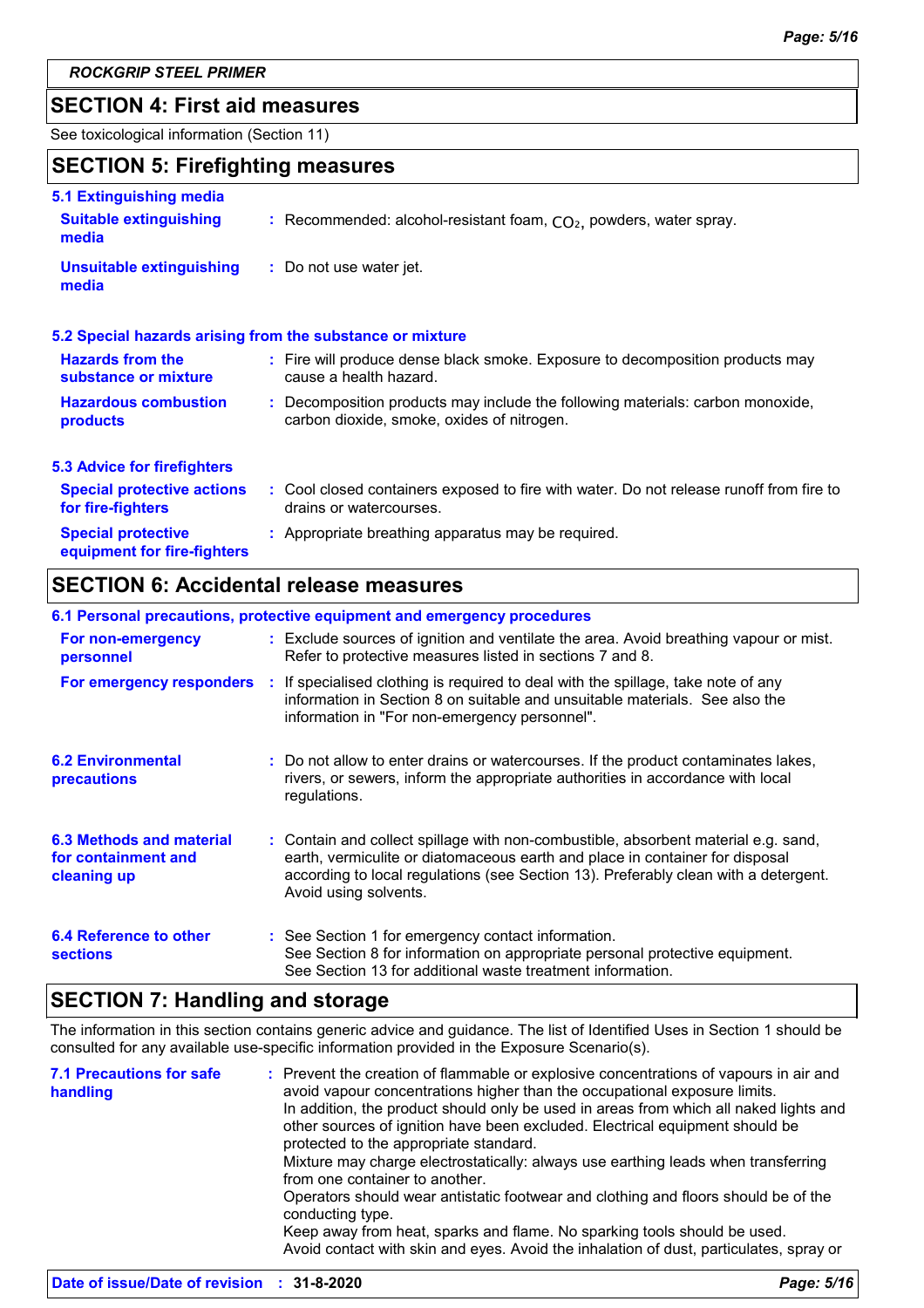### **SECTION 7: Handling and storage**

mist arising from the application of this mixture. Avoid inhalation of dust from sanding.

Eating, drinking and smoking should be prohibited in areas where this material is handled, stored and processed.

Put on appropriate personal protective equipment (see Section 8).

Never use pressure to empty. Container is not a pressure vessel.

Always keep in containers made from the same material as the original one.

Comply with the health and safety at work laws.

Do not allow to enter drains or watercourses.

**Information on fire and explosion protection**

Vapours are heavier than air and may spread along floors. Vapours may form explosive mixtures with air.

#### **7.2 Conditions for safe storage, including any incompatibilities**

Store in accordance with local regulations.

#### **Notes on joint storage**

Keep away from: oxidising agents, strong alkalis, strong acids.

#### **Additional information on storage conditions**

Observe label precautions. Store in a dry, cool and well-ventilated area. Keep away from heat and direct sunlight. Keep away from sources of ignition. No smoking. Prevent unauthorised access. Containers that have been opened must be carefully resealed and kept upright to prevent leakage.

|  | 7.3 Specific end use(s) |  |
|--|-------------------------|--|
|  |                         |  |

| <b>Recommendations</b> | : Not available. |
|------------------------|------------------|
|                        |                  |

**Industrial sector specific :** : Not available.

**solutions**

### **SECTION 8: Exposure controls/personal protection**

The information in this section contains generic advice and guidance. Information is provided based on typical anticipated uses of the product. Additional measures might be required for bulk handling or other uses that could significantly increase worker exposure or environmental releases.

#### **8.1 Control parameters**

#### **Occupational exposure limits**

| <b>Product/ingredient name</b>                   | <b>Exposure limit values</b>                                                                                                                                                                                                                                                                                                                                                                                                                                                                                                                                                                                                                                                                                                                                                                                                                                                                                                    |
|--------------------------------------------------|---------------------------------------------------------------------------------------------------------------------------------------------------------------------------------------------------------------------------------------------------------------------------------------------------------------------------------------------------------------------------------------------------------------------------------------------------------------------------------------------------------------------------------------------------------------------------------------------------------------------------------------------------------------------------------------------------------------------------------------------------------------------------------------------------------------------------------------------------------------------------------------------------------------------------------|
| mesitylene                                       | EU OEL (Europe, 2/2017). Notes: list of indicative occupational<br>exposure limit values<br>TWA: 20 ppm 8 hours.                                                                                                                                                                                                                                                                                                                                                                                                                                                                                                                                                                                                                                                                                                                                                                                                                |
| 2-butoxyethanol                                  | TWA: $100 \text{ mg/m}^3$ 8 hours.<br>EU OEL (Europe, 2/2017). Absorbed through skin. Notes: list<br>of indicative occupational exposure limit values                                                                                                                                                                                                                                                                                                                                                                                                                                                                                                                                                                                                                                                                                                                                                                           |
|                                                  | TWA: 20 ppm 8 hours.<br>TWA: 98 mg/m <sup>3</sup> 8 hours.<br>STEL: 50 ppm 15 minutes.<br>STEL: 246 mg/m <sup>3</sup> 15 minutes.                                                                                                                                                                                                                                                                                                                                                                                                                                                                                                                                                                                                                                                                                                                                                                                               |
| <b>Recommended monitoring</b><br>÷<br>procedures | If this product contains ingredients with exposure limits, personal, workplace<br>atmosphere or biological monitoring may be required to determine the effectiveness<br>of the ventilation or other control measures and/or the necessity to use respiratory<br>protective equipment. Reference should be made to monitoring standards, such as<br>the following: European Standard EN 689 (Workplace atmospheres - Guidance for<br>the assessment of exposure by inhalation to chemical agents for comparison with<br>limit values and measurement strategy) European Standard EN 14042 (Workplace<br>atmospheres - Guide for the application and use of procedures for the assessment<br>of exposure to chemical and biological agents) European Standard EN 482<br>(Workplace atmospheres - General requirements for the performance of procedures<br>for the measurement of chemical agents) Reference to national guidance |

documents for methods for the determination of hazardous substances will also be required.

#### **DNELs/DMELs**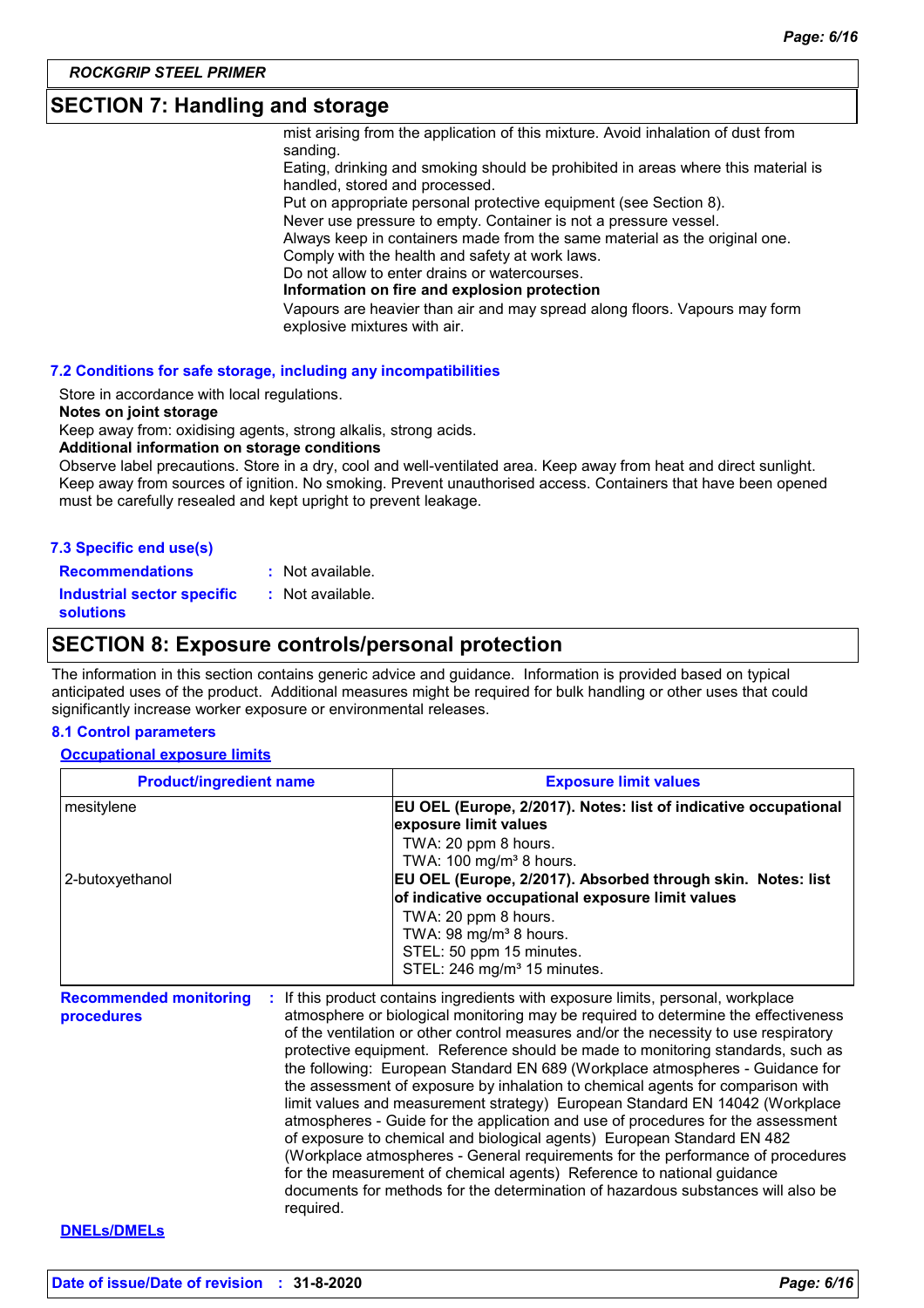### **SECTION 8: Exposure controls/personal protection**

No DNELs/DMELs available.

### **PNECs**

No PNECs available

| <b>8.2 Exposure controls</b>               |                                                                                                                                                                                                                                                                                                                                                                                                                                                                                                                                                                                                                                                                                         |  |  |
|--------------------------------------------|-----------------------------------------------------------------------------------------------------------------------------------------------------------------------------------------------------------------------------------------------------------------------------------------------------------------------------------------------------------------------------------------------------------------------------------------------------------------------------------------------------------------------------------------------------------------------------------------------------------------------------------------------------------------------------------------|--|--|
| <b>Appropriate engineering</b><br>controls | : Provide adequate ventilation. Where reasonably practicable, this should be<br>achieved by the use of local exhaust ventilation and good general extraction. If<br>these are not sufficient to maintain concentrations of particulates and solvent<br>vapours below the OEL, suitable respiratory protection must be worn.                                                                                                                                                                                                                                                                                                                                                             |  |  |
| <b>Individual protection measures</b>      |                                                                                                                                                                                                                                                                                                                                                                                                                                                                                                                                                                                                                                                                                         |  |  |
| <b>Hygiene measures</b>                    | : Wash hands, forearms and face thoroughly after handling chemical products, before<br>eating, smoking and using the lavatory and at the end of the working period.<br>Appropriate techniques should be used to remove potentially contaminated clothing.<br>Contaminated work clothing should not be allowed out of the workplace. Wash<br>contaminated clothing before reusing. Ensure that eyewash stations and safety<br>showers are close to the workstation location.                                                                                                                                                                                                             |  |  |
| <b>Eye/face protection</b>                 | : Use safety eyewear designed to protect against splash of liquids.                                                                                                                                                                                                                                                                                                                                                                                                                                                                                                                                                                                                                     |  |  |
| <b>Skin protection</b>                     |                                                                                                                                                                                                                                                                                                                                                                                                                                                                                                                                                                                                                                                                                         |  |  |
| <b>Hand protection</b>                     |                                                                                                                                                                                                                                                                                                                                                                                                                                                                                                                                                                                                                                                                                         |  |  |
| <b>Gloves</b>                              | : When prolonged or frequently repeated contact may occur, a glove with a protection<br>class of 6 (breakthrough time >480 minutes according to EN374) is recommended.<br>Recommended gloves: Viton $\otimes$ or Nitrile, thickness $\geq 0.38$ mm.<br>When only brief contact is expected, a glove with protection class of 2 or higher<br>(breakthrough time > 30 minutes according to EN374) is recommended.<br>Recommended gloves: Nitrile, thickness ≥ 0.12 mm.<br>Gloves should be replaced regularly and if there is any sign of damage to the glove<br>material.                                                                                                                |  |  |
|                                            | The performance or effectiveness of the glove may be reduced by physical/chemical<br>damage and poor maintenance.                                                                                                                                                                                                                                                                                                                                                                                                                                                                                                                                                                       |  |  |
| <b>Body protection</b>                     | : Personnel should wear antistatic clothing made of natural fibres or of high-<br>temperature-resistant synthetic fibres.                                                                                                                                                                                                                                                                                                                                                                                                                                                                                                                                                               |  |  |
| <b>Other skin protection</b>               | : Appropriate footwear and any additional skin protection measures should be<br>selected based on the task being performed and the risks involved and should be<br>approved by a specialist before handling this product.                                                                                                                                                                                                                                                                                                                                                                                                                                                               |  |  |
| <b>Respiratory protection</b>              | : If workers are exposed to concentrations above the exposure limit, they must use<br>appropriate, certified respirators.                                                                                                                                                                                                                                                                                                                                                                                                                                                                                                                                                               |  |  |
|                                            | OLD LEAD-BASED PAINTS:                                                                                                                                                                                                                                                                                                                                                                                                                                                                                                                                                                                                                                                                  |  |  |
|                                            | When surfaces are to be prepared for painting, account should be taken of the age<br>of the property and the possibility that lead-pigmented paint might be present. There<br>is a possibility that ingestion or inhalation of scrapings or dust arising from the<br>preparation work could cause health effects. As a working rule you should assume<br>that this will be the case if the age of the property is pre 1960.                                                                                                                                                                                                                                                             |  |  |
|                                            | Where possible wet sanding or chemical stripping methods should be used with<br>surfaces of this type to avoid the creation of dust. When dry sanding cannot be<br>avoided, and effective local exhaust ventilation is not available, it is recommended<br>that a dust respirator is worn, that is approved for use with lead dusts, and its type<br>selected on the basis of the COSHH assessment, taking into account the<br>Workplace Exposure Limit for lead in air. Furthermore, steps should be taken to<br>ensure containment of the dusts created, and that all practicable measures are<br>taken to clean up thoroughly all deposits of dusts in and around the affected area. |  |  |
|                                            | Respiratory protection in case of dust or spray mist formation. (particle filter EN143<br>type P2) Respiratory protection in case of vapour formation. (half mask with<br>combination filter A2-P2 til concentrations of 0,5 Vol%.)                                                                                                                                                                                                                                                                                                                                                                                                                                                     |  |  |
|                                            | The current Control of Lead at Work Regulations approved code of practice should                                                                                                                                                                                                                                                                                                                                                                                                                                                                                                                                                                                                        |  |  |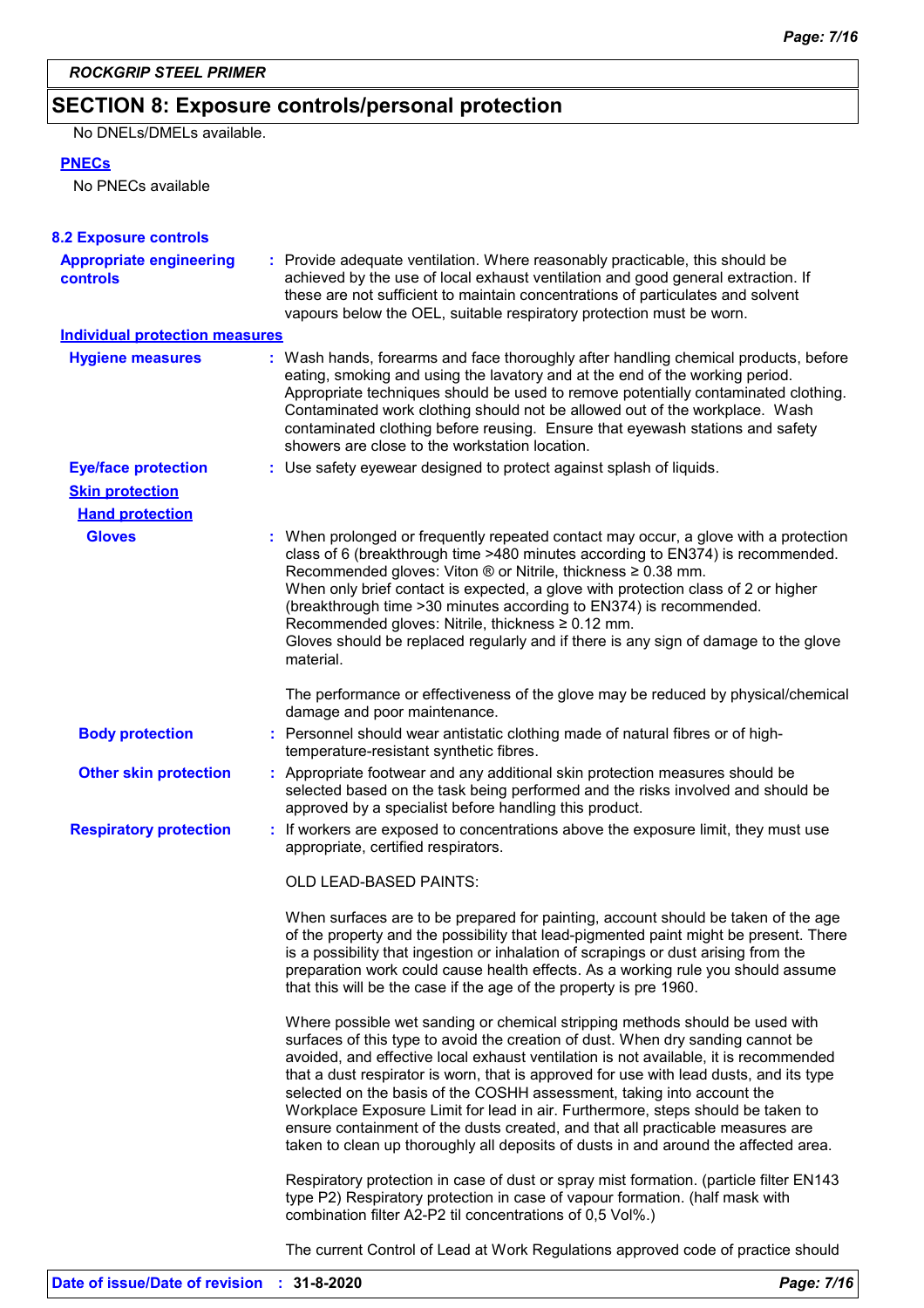### **SECTION 8: Exposure controls/personal protection**

be consulted for advice on protective clothing and personal hygiene precautions. Care should also be taken to exclude visitors, members of the household and especially children from the affected area, during the actual work and the subsequent clean up operations. All scrapings, dust, etc. should be disposed of by the professional painting contractor as Hazardous Waste.

Extra precautions will also need to be taken when burning off old lead-based paints because fumes containing lead will be produced. It is recommended that a respirator, approved for use with particulate fumes of lead is selected on the basis of the COSHH assessment, taking into account the Workplace Exposure Limit for lead in air. Similar precautions to those given above about sanding should be taken with reference to protective clothing, disposal of scrapings and dusts, and exclusion of other personnel and especially children from the building during actual work and the subsequent clean up operations.

Avoid the inhalation of dust. Wear suitable face mask if dry sanding. Special precautions should be taken during surface preparation of pre-1960s paint surfaces over wood and metal as they may contain harmful lead.

**Environmental exposure : Do not allow to enter drains or watercourses. controls**

### **SECTION 9: Physical and chemical properties**

#### **9.1. Information on basic physical and chemical properties**

| <b>Appearance</b>                                      |    |                                                        |
|--------------------------------------------------------|----|--------------------------------------------------------|
| <b>Physical state</b>                                  |    | : Liquid.                                              |
| <b>Colour</b>                                          |    | Various: See label.                                    |
| <b>Odour</b>                                           |    | $:$ Not available.                                     |
| <b>Odour threshold</b>                                 |    | Not available.                                         |
| рH                                                     |    | Not available.                                         |
| <b>Melting point/freezing point</b>                    | ÷. | Not available.                                         |
| Initial boiling point and boiling<br>range             |    | $: 157^{\circ}$ C                                      |
| <b>Flash point</b>                                     |    | : Closed cup: 37°C                                     |
| <b>Evaporation rate</b>                                |    | : Not available.                                       |
| <b>Upper/lower flammability or</b><br>explosive limits |    | : Not available.                                       |
| <b>Vapour pressure</b>                                 |    | Not available.                                         |
| <b>Vapour density</b>                                  |    | $:$ Not available.                                     |
| <b>Relative density</b>                                |    | 1,18                                                   |
| <b>Solubility(ies)</b>                                 |    | Insoluble in the following materials: cold water.      |
| <b>Partition coefficient: n-octanol/</b><br>water      |    | : Not available.                                       |
| <b>Auto-ignition temperature</b>                       |    | : Not available.                                       |
| <b>Decomposition temperature</b>                       |    | Not available.                                         |
| <b>Viscosity</b>                                       |    | Kinematic (room temperature): 13,56 cm <sup>2</sup> /s |
| <b>Explosive properties</b>                            |    | Not available.                                         |
| <b>Oxidising properties</b>                            |    | $:$ Not available.                                     |
| 9.2. Other information                                 |    |                                                        |
| <b>Solubility in water</b>                             |    | Not available.                                         |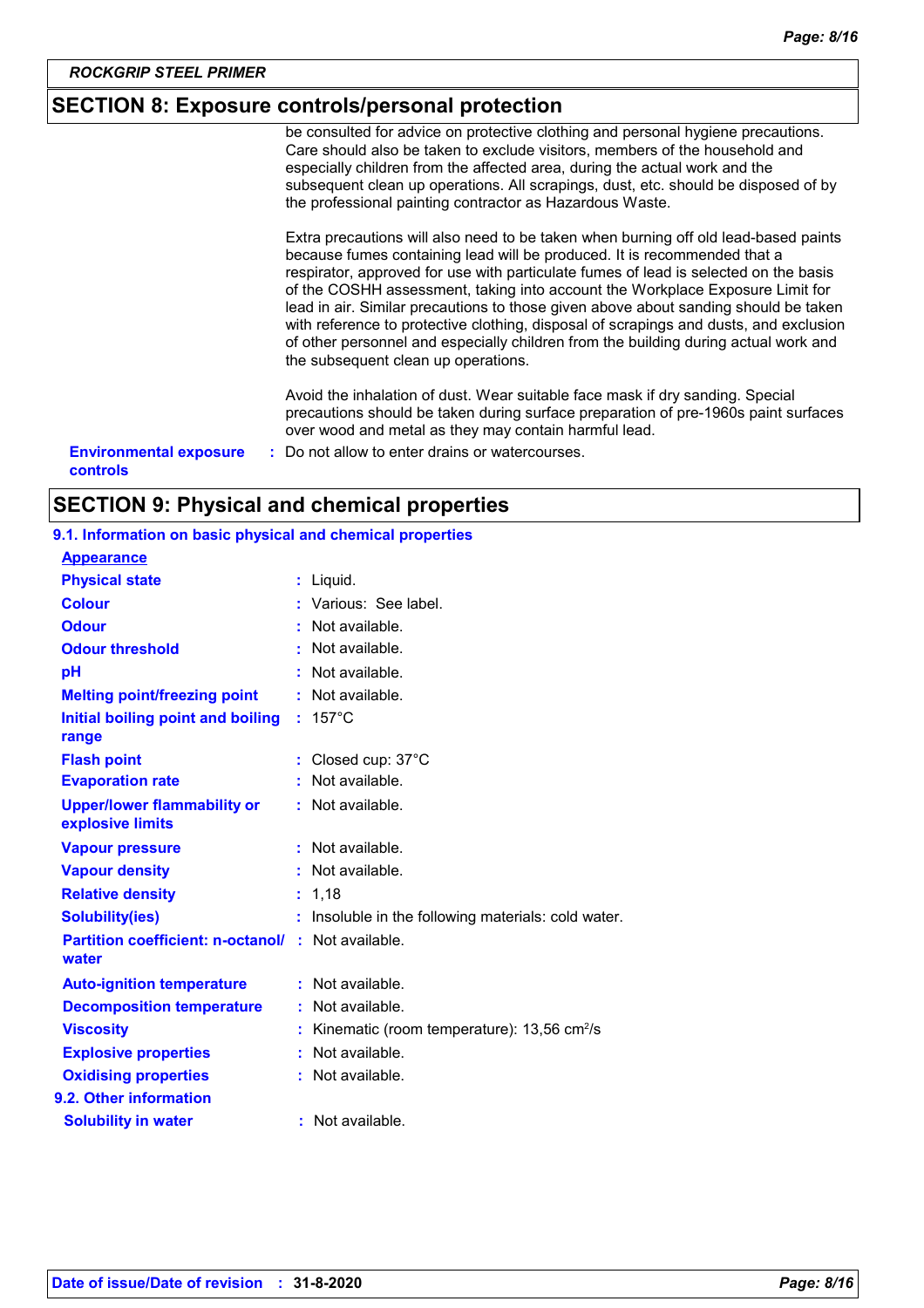### **SECTION 10: Stability and reactivity**

| APATIAN JJ T I I I I I I I I I                  |                                                                                                                                     |
|-------------------------------------------------|-------------------------------------------------------------------------------------------------------------------------------------|
| <b>10.6 Hazardous</b><br>decomposition products | : Decomposition products may include the following materials: carbon monoxide,<br>carbon dioxide, smoke, oxides of nitrogen.        |
| <b>10.5 Incompatible materials</b>              | : Keep away from the following materials to prevent strong exothermic reactions:<br>oxidising agents, strong alkalis, strong acids. |
| <b>10.4 Conditions to avoid</b>                 | : When exposed to high temperatures may produce hazardous decomposition<br>products.                                                |
| 10.3 Possibility of<br>hazardous reactions      | : Under normal conditions of storage and use, hazardous reactions will not occur.                                                   |
| <b>10.2 Chemical stability</b>                  | : Stable under recommended storage and handling conditions (see Section 7).                                                         |
| <b>10.1 Reactivity</b>                          | : No specific test data related to reactivity available for this product or its ingredients.                                        |

### **SECTION 11: Toxicological information**

#### **11.1 Information on toxicological effects**

There are no data available on the mixture itself. The mixture has been assessed following the conventional method of the CLP Regulation (EC) No 1272/2008 and is classified for toxicological properties accordingly. See Sections 2 and 3 for details.

Exposure to component solvent vapour concentrations in excess of the stated occupational exposure limit may result in adverse health effects such as mucous membrane and respiratory system irritation and adverse effects on the kidneys, liver and central nervous system. Symptoms and signs include headache, dizziness, fatigue, muscular weakness, drowsiness and, in extreme cases, loss of consciousness.

Solvents may cause some of the above effects by absorption through the skin. Repeated or prolonged contact with the mixture may cause removal of natural fat from the skin, resulting in non-allergic contact dermatitis and absorption through the skin.

If splashed in the eyes, the liquid may cause irritation and reversible damage.

Ingestion may cause nausea, diarrhea and vomiting.

This takes into account, where known, delayed and immediate effects and also chronic effects of components from short-term and long-term exposure by oral, inhalation and dermal routes of exposure and eye contact.

Contains dipentene, butanone oxime. May produce an allergic reaction.

#### **Acute toxicity**

| <b>Product/ingredient name</b>                                | <b>Result</b>                 | <b>Species</b> | <b>Dose</b>                | <b>Exposure</b> |
|---------------------------------------------------------------|-------------------------------|----------------|----------------------------|-----------------|
| Solvent naphtha<br>(petroleum), medium aliph.                 | <b>LC50 Inhalation Vapour</b> | Rat            | $>5500$ ppm                | 4 hours         |
|                                                               | LD50 Dermal<br>LD50 Oral      | Rabbit<br>Rat  | >3000 mg/kg<br>>5000 mg/kg | -<br>-          |
| Reaction Mass of<br>Ethylbenzene and M-Xylene<br>and P-Xylene | LC50 Inhalation Gas.          | Rat            | 5000 ppm                   | 4 hours         |
|                                                               | LD50 Oral                     | Rat            | 4300 mg/kg                 | -               |

**Conclusion/Summary :** Not available.

**Acute toxicity estimates**

| <b>Route</b>         | <b>ATE value</b> |  |  |
|----------------------|------------------|--|--|
| <b>I</b> Dermal      | 42969,6 mg/kg    |  |  |
| Inhalation (vapours) | 429,7 mg/l       |  |  |

**Irritation/Corrosion**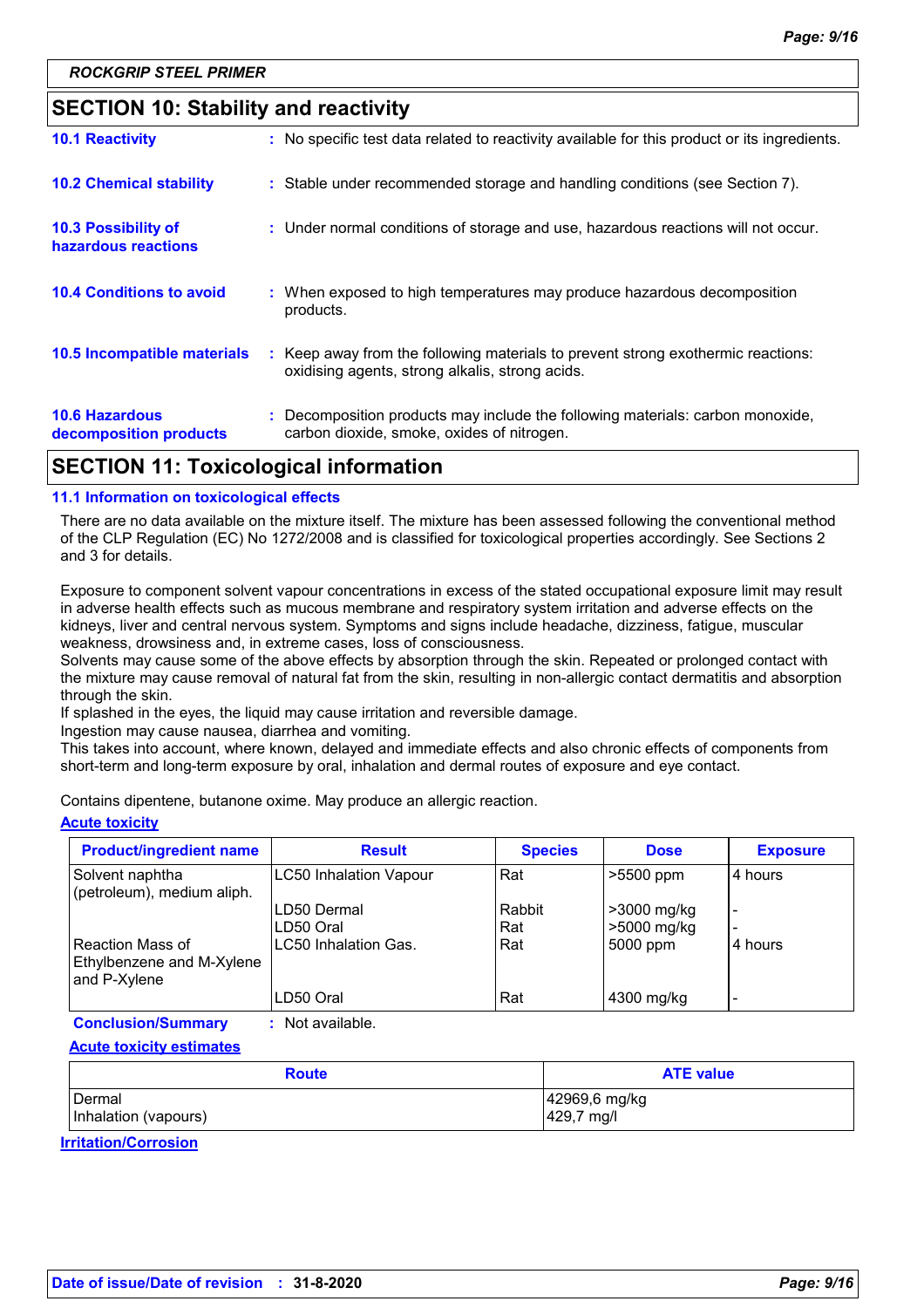## **SECTION 11: Toxicological information**

| <b>Product/ingredient name</b>                                                           | <b>Result</b>                                        | <b>Species</b>           | <b>Score</b>                    | <b>Exposure</b>                           | <b>Observation</b>                            |
|------------------------------------------------------------------------------------------|------------------------------------------------------|--------------------------|---------------------------------|-------------------------------------------|-----------------------------------------------|
| Solvent naphtha (petroleum),                                                             | Skin - Mild irritant                                 | Rabbit                   | $\overline{a}$                  | 24 hours 500                              |                                               |
| heavy arom.<br>Reaction Mass of<br>Ethylbenzene and M-Xylene                             | Eyes - Mild irritant                                 | Rabbit                   | L,                              | microliters<br>87 mg                      |                                               |
| and P-Xylene                                                                             | Eyes - Severe irritant                               | Rabbit                   | $\qquad \qquad -$               | 24 hours 5<br>mg                          |                                               |
|                                                                                          | Skin - Mild irritant                                 | Rat                      | $\qquad \qquad -$               | 8 hours 60<br>microliters                 |                                               |
| dipentene                                                                                | Skin - Moderate irritant<br>Skin - Moderate irritant | Rabbit<br>Rabbit         | $\overline{\phantom{0}}$        | 100%<br>24 hours 500                      |                                               |
| zinc oxide                                                                               | Eyes - Mild irritant                                 | Rabbit                   | $\qquad \qquad \blacksquare$    | milligrams<br>24 hours 500<br>milligrams  |                                               |
|                                                                                          | Skin - Mild irritant                                 | Rabbit                   | $\overline{\phantom{0}}$        | 24 hours 500<br>milligrams                |                                               |
| Methyl ethyl ketoxime                                                                    | Eyes - Severe irritant                               | Rabbit                   | $\overline{\phantom{0}}$        | 100                                       |                                               |
| mesitylene                                                                               | Eyes - Mild irritant                                 | Rabbit                   | ÷,                              | microliters<br>24 hours 500<br>milligrams |                                               |
|                                                                                          | Skin - Moderate irritant                             | Rabbit                   | 24 hours 20<br>÷,<br>milligrams |                                           |                                               |
| <b>Conclusion/Summary</b>                                                                | : Not available.                                     |                          |                                 |                                           |                                               |
| <b>Sensitisation</b>                                                                     |                                                      |                          |                                 |                                           |                                               |
| <b>Conclusion/Summary</b>                                                                | : Not available.                                     |                          |                                 |                                           |                                               |
| <b>Mutagenicity</b>                                                                      |                                                      |                          |                                 |                                           |                                               |
| <b>Conclusion/Summary</b>                                                                | : Not available.                                     |                          |                                 |                                           |                                               |
| <b>Carcinogenicity</b>                                                                   |                                                      |                          |                                 |                                           |                                               |
| <b>Product/ingredient name</b>                                                           | <b>Result</b>                                        | <b>Species</b>           |                                 | <b>Dose</b>                               | <b>Exposure</b>                               |
| Reaction Mass of<br>Ethylbenzene and M-Xylene<br>and P-Xylene                            | Positive - Inhalation - TC                           | Mouse                    | <75 ppm                         |                                           | 103 weeks; 5<br>days per week                 |
| <b>Conclusion/Summary</b>                                                                | : Not available.                                     |                          |                                 |                                           |                                               |
| <b>Reproductive toxicity</b>                                                             |                                                      |                          |                                 |                                           |                                               |
| <b>Conclusion/Summary</b>                                                                | : Not available.                                     |                          |                                 |                                           |                                               |
| <b>Teratogenicity</b>                                                                    |                                                      |                          |                                 |                                           |                                               |
| <b>Conclusion/Summary</b>                                                                | : Not available.                                     |                          |                                 |                                           |                                               |
| <b>Specific target organ toxicity (single exposure)</b>                                  |                                                      |                          |                                 |                                           |                                               |
| <b>Product/ingredient name</b>                                                           |                                                      | <b>Category</b>          |                                 | <b>Route of</b><br>exposure               | <b>Target organs</b>                          |
| Naphtha (petroleum), hydrodesulfurized heavy<br>Solvent naphtha (petroleum), heavy arom. |                                                      | Category 3<br>Category 3 |                                 | Not applicable.<br>Not applicable.        | Narcotic effects<br>Respiratory tract         |
| Reaction Mass of Ethylbenzene and M-Xylene and P-<br>Xylene                              |                                                      | Category 3               |                                 | Not applicable.                           | irritation<br>Respiratory tract<br>irritation |
| <b>Specific target organ toxicity (repeated exposure)</b>                                |                                                      |                          |                                 |                                           |                                               |
| <b>Product/ingredient name</b>                                                           |                                                      | <b>Category</b>          |                                 | <b>Route of</b>                           | <b>Target organs</b>                          |
|                                                                                          |                                                      |                          |                                 |                                           |                                               |

**Date of issue/Date of revision : 31-8-2020** *Page: 10/16*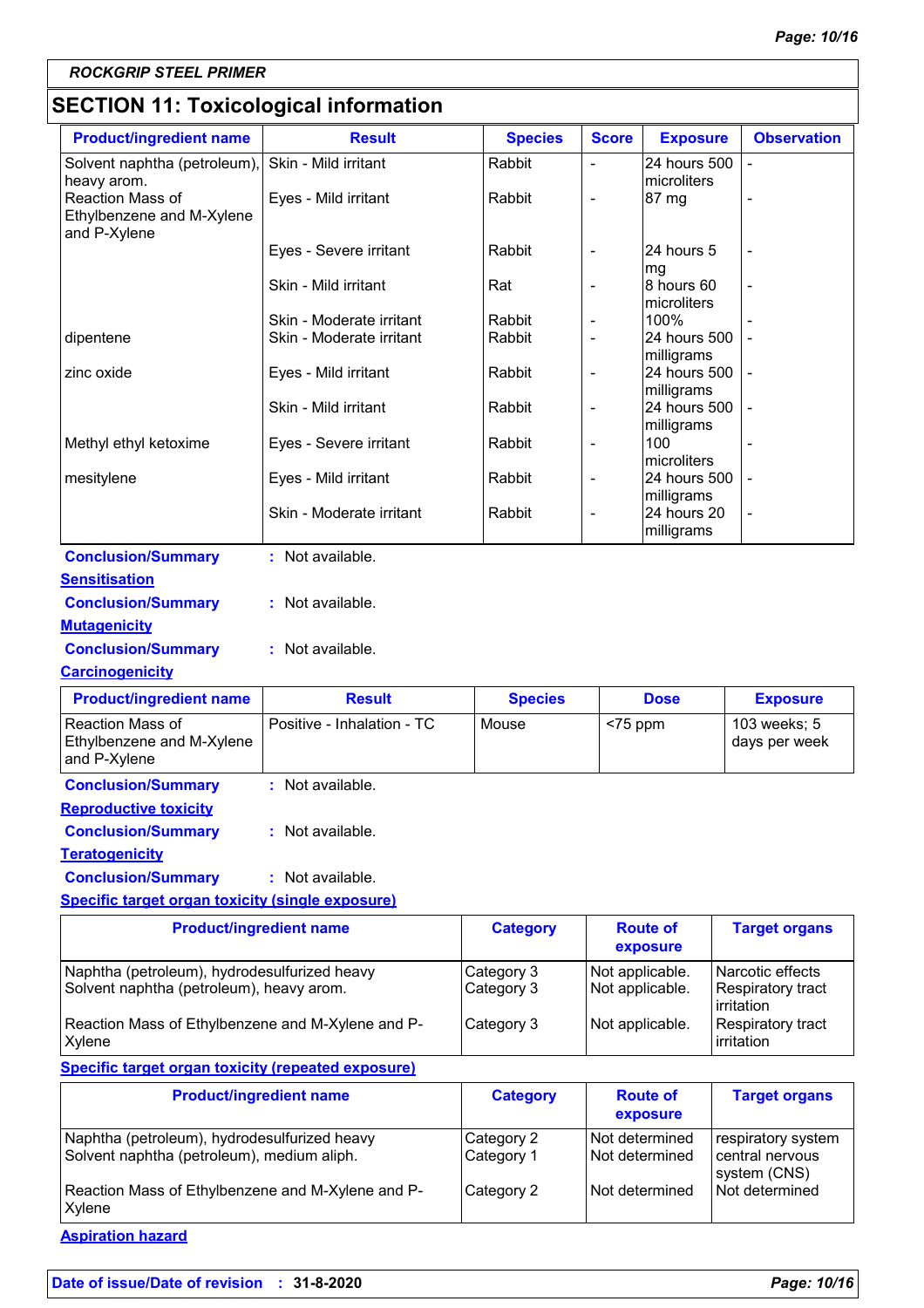### **SECTION 11: Toxicological information**

| <b>Product/ingredient name</b>                          | <b>Result</b>                         |
|---------------------------------------------------------|---------------------------------------|
| Naphtha (petroleum), hydrodesulfurized heavy            | <b>ASPIRATION HAZARD - Category 1</b> |
| Solvent naphtha (petroleum), medium aliph.              | <b>ASPIRATION HAZARD - Category 1</b> |
| Solvent naphtha (petroleum), heavy arom.                | <b>ASPIRATION HAZARD - Category 1</b> |
| Reaction Mass of Ethylbenzene and M-Xylene and P-Xylene | <b>ASPIRATION HAZARD - Category 1</b> |

#### **Other information :**

: Not available.

### **SECTION 12: Ecological information**

#### **12.1 Toxicity**

There are no data available on the mixture itself. Do not allow to enter drains or watercourses.

The mixture has been assessed following the summation method of the CLP Regulation (EC) No 1272/2008 and is classified for eco-toxicological properties accordingly. See Sections 2 and 3 for details.

| <b>Product/ingredient name</b> | <b>Result</b>                      | <b>Species</b>                  | <b>Exposure</b> |
|--------------------------------|------------------------------------|---------------------------------|-----------------|
| trizinc bis(orthophosphate)    | Acute EC50 0,21 mg/l               | Daphnia - Ceriodaphnia dubia    | 48 hours        |
|                                | Acute EC50 0,19 mg/l               | Daphnia - Ceriodaphnia          | 48 hours        |
|                                |                                    | reticulata                      |                 |
|                                | Acute EC50 0,27 mg/l               | Daphnia - Daphnia pulex         | 48 hours        |
|                                | Acute IC50 0,136 mg/l              | Algae - Selenastrum             | 72 hours        |
|                                |                                    | capricornutum                   |                 |
|                                | Acute LC50 1,92 mg/l               | Fish - Oncorhynchus kisutch     | 96 hours        |
|                                | Acute LC50 0,77 mg/l               | Fish - Pimephales promelas      | 96 hours        |
|                                | Acute LC50 0,33 mg/l               | Fish - Thymallus articus        | 96 hours        |
|                                | Acute LC50 90 µg/l Fresh water     | Fish - Oncorhynchus mykiss      | 96 hours        |
| Reaction Mass of               | Acute LC50 8500 µg/l Marine water  | Crustaceans - Palaemonetes      | 48 hours        |
| Ethylbenzene and M-Xylene      |                                    | pugio                           |                 |
| and P-Xylene                   |                                    |                                 |                 |
|                                | Acute LC50 13400 µg/l Fresh water  | Fish - Pimephales promelas      | 96 hours        |
| dipentene                      | Acute EC50 28,2 mg/l Fresh water   | Daphnia - Daphnia magna         | 48 hours        |
|                                | Acute EC50 20,2 mg/l Fresh water   | Fish - Pimephales promelas -    | 96 hours        |
|                                |                                    | Juvenile (Fledgling, Hatchling, |                 |
|                                |                                    | Weanling)                       |                 |
|                                | Acute IC50 13,798 mg/l Fresh water | Algae - Pseudokirchneriella     | 96 hours        |
|                                |                                    | subcapitata                     |                 |
| zinc oxide                     | Acute EC50 0,11 mg/l               | Daphnia - Ceriodaphnia dubia    | 48 hours        |
|                                | Acute EC50 24,6 mg/l               | Daphnia - Daphnia magna         | 48 hours        |
|                                | Acute EC50 0,14 mg/l               | Daphnia - Daphnia pulex         | 48 hours        |
|                                | Acute IC50 0,17 mg/l               | Algae - Selenastrum             | 72 hours        |
|                                |                                    | capricornutum                   |                 |
|                                | Acute IC50 1,85 mg/l Marine water  | Algae - Skeletonema costatum    | 96 hours        |
|                                | Acute IC50 46 µg/l Fresh water     | Algae - Pseudokirchneriella     | 72 hours        |
|                                |                                    | subcapitata - Exponential       |                 |
|                                |                                    | growth phase                    |                 |
|                                | Acute LC50 98 µg/l Fresh water     | Daphnia - Daphnia magna -       | 48 hours        |
|                                |                                    | Neonate                         |                 |
|                                | Acute LC50 9,71 mg/l               | Fish - Cyprinus carpio          | 96 hours        |
|                                | Acute LC50 1,1 mg/l                | Fish - Oncorhynchus Mykiss      | 96 hours        |
|                                | Acute LC50 1,02 mg/l               | Fish - Oncorhynchus kisutch     | 96 hours        |
|                                | Acute LC50 0,41 mg/l               | Fish - Pimephales promelas      | 96 hours        |
|                                | Acute LC50 0,17 mg/l               | Fish - Thymallus articus        | 96 hours        |
|                                | Acute LC50 1,1 ppm Fresh water     | Fish - Oncorhynchus mykiss      | 96 hours        |
| mesitylene                     | Chronic NOEC 400 µg/l Fresh water  | Daphnia - Daphnia magna         | 21 days         |
| 2-butoxyethanol                | Acute EC50 >1000 mg/l Fresh water  | Daphnia - Daphnia magna         | 48 hours        |

**Conclusion/Summary :** Not available.

#### **12.2 Persistence and degradability**

**Conclusion/Summary :** Not available.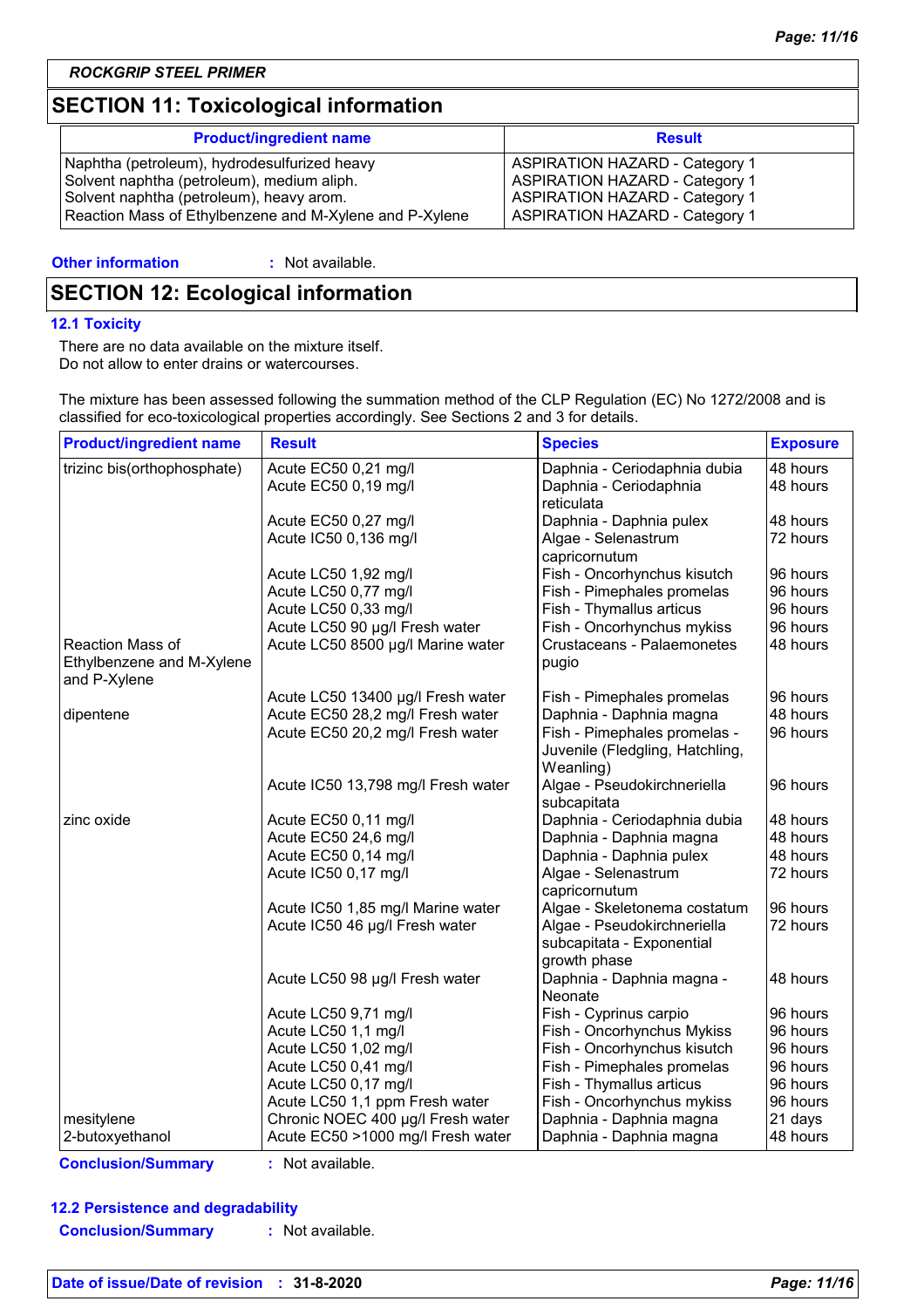### **SECTION 12: Ecological information**

| <b>Product/ingredient name</b>                                  | <b>Aquatic half-life</b> | Photolysis | <b>Biodegradability</b> |
|-----------------------------------------------------------------|--------------------------|------------|-------------------------|
| l Reaction Mass of<br>Ethylbenzene and M-Xylene<br>and P-Xylene |                          |            | l Readilv               |

### **12.3 Bioaccumulative potential**

| <b>Product/ingredient name</b>                  | LogP <sub>ow</sub>       | <b>BCF</b> | <b>Potential</b> |
|-------------------------------------------------|--------------------------|------------|------------------|
| Naphtha (petroleum),<br>hydrodesulfurized heavy |                          | 10 to 2500 | high             |
| trizinc bis(orthophosphate)                     | $\overline{\phantom{a}}$ | 60960      | high             |
| Solvent naphtha (petroleum), 2.8 to 6.5         |                          | 99 to 5780 | high             |
| heavy arom.                                     |                          |            |                  |
| dipentene                                       | 4,57                     |            | high             |
| zinc oxide                                      |                          | 60960      | high             |
| Methyl ethyl ketoxime                           | 0,63                     | 2.5 to 5.8 | low              |
| mesitylene                                      | 3.42                     | 161        | low              |
| 2-butoxyethanol                                 | 0,81                     |            | low              |

| 12.4 Mobility in soil                                   |                  |
|---------------------------------------------------------|------------------|
| <b>Soil/water partition</b><br><b>coefficient (Koc)</b> | : Not available. |
| <b>Mobility</b>                                         | : Not available. |

#### **12.5 Results of PBT and vPvB assessment**

| <b>PBT</b>  | : Not applicable. |
|-------------|-------------------|
| <b>vPvB</b> | : Not applicable. |

**12.6 Other adverse effects** : No known significant effects or critical hazards.

### **SECTION 13: Disposal considerations**

The information in this section contains generic advice and guidance. The list of Identified Uses in Section 1 should be consulted for any available use-specific information provided in the Exposure Scenario(s).

### **13.1 Waste treatment methods**

| The generation of waste should be avoided or minimised wherever possible.<br>Disposal of this product, solutions and any by-products should at all times comply<br>with the requirements of environmental protection and waste disposal legislation<br>and any regional local authority requirements. Dispose of surplus and non-<br>recyclable products via a licensed waste disposal contractor. Waste should not be<br>disposed of untreated to the sewer unless fully compliant with the requirements of<br>all authorities with jurisdiction. |
|----------------------------------------------------------------------------------------------------------------------------------------------------------------------------------------------------------------------------------------------------------------------------------------------------------------------------------------------------------------------------------------------------------------------------------------------------------------------------------------------------------------------------------------------------|
| : The classification of the product may meet the criteria for a hazardous waste.                                                                                                                                                                                                                                                                                                                                                                                                                                                                   |
| Do not allow to enter drains or watercourses.<br>÷.<br>Dispose of according to all federal, state and local applicable regulations.<br>If this product is mixed with other wastes, the original waste product code may no<br>longer apply and the appropriate code should be assigned.<br>For further information, contact your local waste authority.                                                                                                                                                                                             |
|                                                                                                                                                                                                                                                                                                                                                                                                                                                                                                                                                    |
| : The generation of waste should be avoided or minimised wherever possible. Waste<br>packaging should be recycled. Incineration or landfill should only be considered<br>when recycling is not feasible.                                                                                                                                                                                                                                                                                                                                           |
| : Using information provided in this safety data sheet, advice should be obtained from<br>the relevant waste authority on the classification of empty containers.<br>Empty containers must be scrapped or reconditioned.<br>Dispose of containers contaminated by the product in accordance with local or<br>national legal provisions.                                                                                                                                                                                                            |
|                                                                                                                                                                                                                                                                                                                                                                                                                                                                                                                                                    |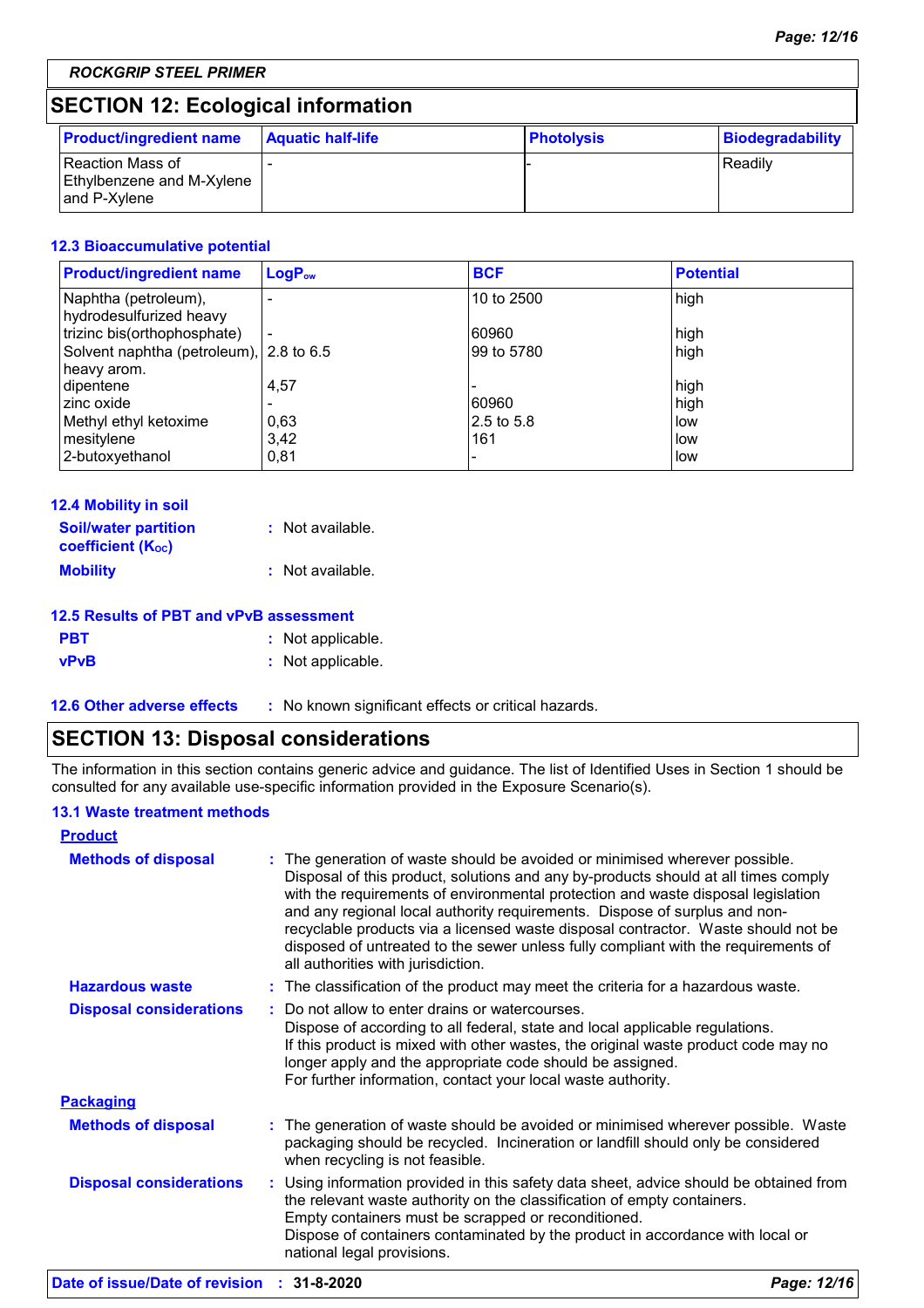### **SECTION 13: Disposal considerations**

| <b>Type of packaging</b>     |                                                                                                                                                                                                                                                                                                                                                                                                                                                                                                                                                               | European waste catalogue (EWC)                                              |
|------------------------------|---------------------------------------------------------------------------------------------------------------------------------------------------------------------------------------------------------------------------------------------------------------------------------------------------------------------------------------------------------------------------------------------------------------------------------------------------------------------------------------------------------------------------------------------------------------|-----------------------------------------------------------------------------|
| <b>CEPE Paint Guidelines</b> | 15 01 10*                                                                                                                                                                                                                                                                                                                                                                                                                                                                                                                                                     | packaging containing residues of or contaminated by<br>hazardous substances |
| <b>Special precautions</b>   | : This material and its container must be disposed of in a safe way. Care should be<br>taken when handling emptied containers that have not been cleaned or rinsed out.<br>Empty containers or liners may retain some product residues. Vapour from product<br>residues may create a highly flammable or explosive atmosphere inside the<br>container. Do not cut, weld or grind used containers unless they have been cleaned<br>thoroughly internally. Avoid dispersal of spilt material and runoff and contact with<br>soil, waterways, drains and sewers. |                                                                             |

### **SECTION 14: Transport information**

### **Information pertaining to IATA and ADN is considered not relevant since the material is not packaged in the correct approved packaging required of these methods of transport.**

|                                                                                             | <b>ADR</b>                                                                                                                                                                                                             | <b>IMDG</b>                                                                                                |
|---------------------------------------------------------------------------------------------|------------------------------------------------------------------------------------------------------------------------------------------------------------------------------------------------------------------------|------------------------------------------------------------------------------------------------------------|
| 14.1 UN number                                                                              | <b>UN1263</b>                                                                                                                                                                                                          | <b>UN1263</b>                                                                                              |
| 14.2 UN proper<br>shipping name                                                             | <b>PAINT</b>                                                                                                                                                                                                           | PAINT. Marine pollutant (Naphtha (petroleum),<br>hydrodesulfurized heavy, trizinc bis<br>(orthophosphate)) |
| <b>14.3 Transport</b><br>hazard class(es)<br><b>Class</b>                                   | 3                                                                                                                                                                                                                      | 3                                                                                                          |
| <b>Subsidiary class</b>                                                                     |                                                                                                                                                                                                                        |                                                                                                            |
| <b>14.4 Packing group</b>                                                                   | $\mathbf{III}$                                                                                                                                                                                                         | $\mathbf{III}$                                                                                             |
| 14.5<br><b>Environmental</b><br>hazards                                                     |                                                                                                                                                                                                                        |                                                                                                            |
| <b>Marine pollutant</b>                                                                     | Yes.                                                                                                                                                                                                                   | Yes.                                                                                                       |
| <b>Marine pollutant</b><br><b>substances</b>                                                |                                                                                                                                                                                                                        | Naphtha (petroleum), hydrodesulfurized heavy,<br>trizinc bis(orthophosphate)                               |
| <b>14.6 Special</b><br>precautions for<br>user                                              | Transport within user's premises: always<br>transport in closed containers that are upright<br>and secure. Ensure that persons transporting<br>the product know what to do in the event of an<br>accident or spillage. |                                                                                                            |
| <b>HI/Kemler number</b>                                                                     | 30                                                                                                                                                                                                                     |                                                                                                            |
| <b>Emergency</b><br>schedules (EmS)                                                         |                                                                                                                                                                                                                        | $F-E$ , S-E                                                                                                |
| <b>14.7 Transport in bulk</b><br>according to Annex II of<br><b>MARPOL and the IBC Code</b> | : Not applicable.                                                                                                                                                                                                      |                                                                                                            |
|                                                                                             |                                                                                                                                                                                                                        |                                                                                                            |
|                                                                                             |                                                                                                                                                                                                                        |                                                                                                            |
|                                                                                             | Date of issue/Date of revision : 31-8-2020                                                                                                                                                                             | Page: 13/16                                                                                                |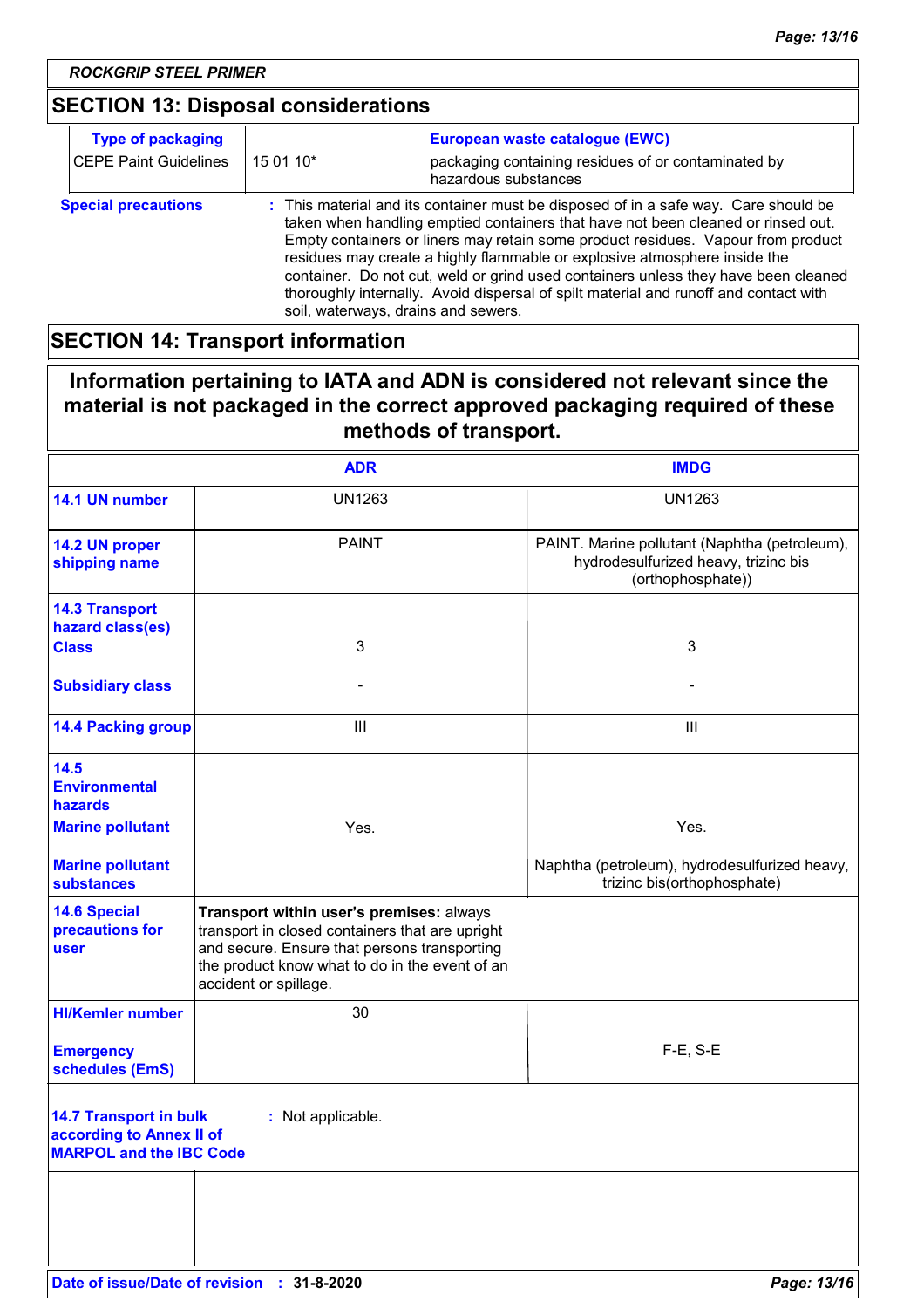### **Information pertaining to IATA and ADN is considered not relevant since the material is not packaged in the correct approved packaging required of these methods of transport.**

| <b>Additional</b>  | Viscous substance exemption In pack sizes         | Viscous substance exemption In pack sizes         |
|--------------------|---------------------------------------------------|---------------------------------------------------|
| <b>information</b> | less than 450 litres, under the terms of 2.2.3.1. | up to and including 30 litres, under the terms of |
|                    |                                                   | 2.3.2.5, this product is not subject to the       |
|                    | this product is not subject to the provisions of  | packaging,                                        |
|                    | ADR.                                              | labelling and marking requirements of the         |
|                    | Tunnel code (D/E)                                 | IMDG Code, but both full documentation and        |
|                    |                                                   | placarding of cargo transport units is still      |
|                    |                                                   | required.                                         |
|                    |                                                   |                                                   |

### **SECTION 15: Regulatory information**

### **15.1 Safety, health and environmental regulations/legislation specific for the substance or mixture EU Regulation (EC) No. 1907/2006 (REACH)**

### **Annex XIV - List of substances subject to authorisation**

#### **Annex XIV**

None of the components are listed, or the component present is below its threshold.

#### **Substances of very high concern**

None of the components are listed, or the component present is below its threshold.

**Annex XVII - Restrictions :** Not applicable. **on the manufacture, placing on the market and use of certain dangerous substances, mixtures and articles**

#### **Other EU regulations**

**VOC for Ready-for-Use :** Not applicable.

**Mixture**

**Ozone depleting substances (1005/2009/EU)**

Not listed.

#### **Prior Informed Consent (PIC) (649/2012/EU)**

Not listed.

#### **Seveso Directive**

This product may add to the calculation for determining whether a site is within the scope of the Seveso Directive on major accident hazards.

**International regulations**

**Chemical Weapon Convention List Schedules I, II & III Chemicals**

Not listed.

### **Montreal Protocol (Annexes A, B, C, E)**

Not listed.

### **Stockholm Convention on Persistent Organic Pollutants**

Not listed.

**Rotterdam Convention on Prior Informed Consent (PIC)**

Not listed.

### **UNECE Aarhus Protocol on POPs and Heavy Metals**

Not listed.

**15.2 Chemical safety :** No Chemical Safety Assessment has been carried out.

**assessment**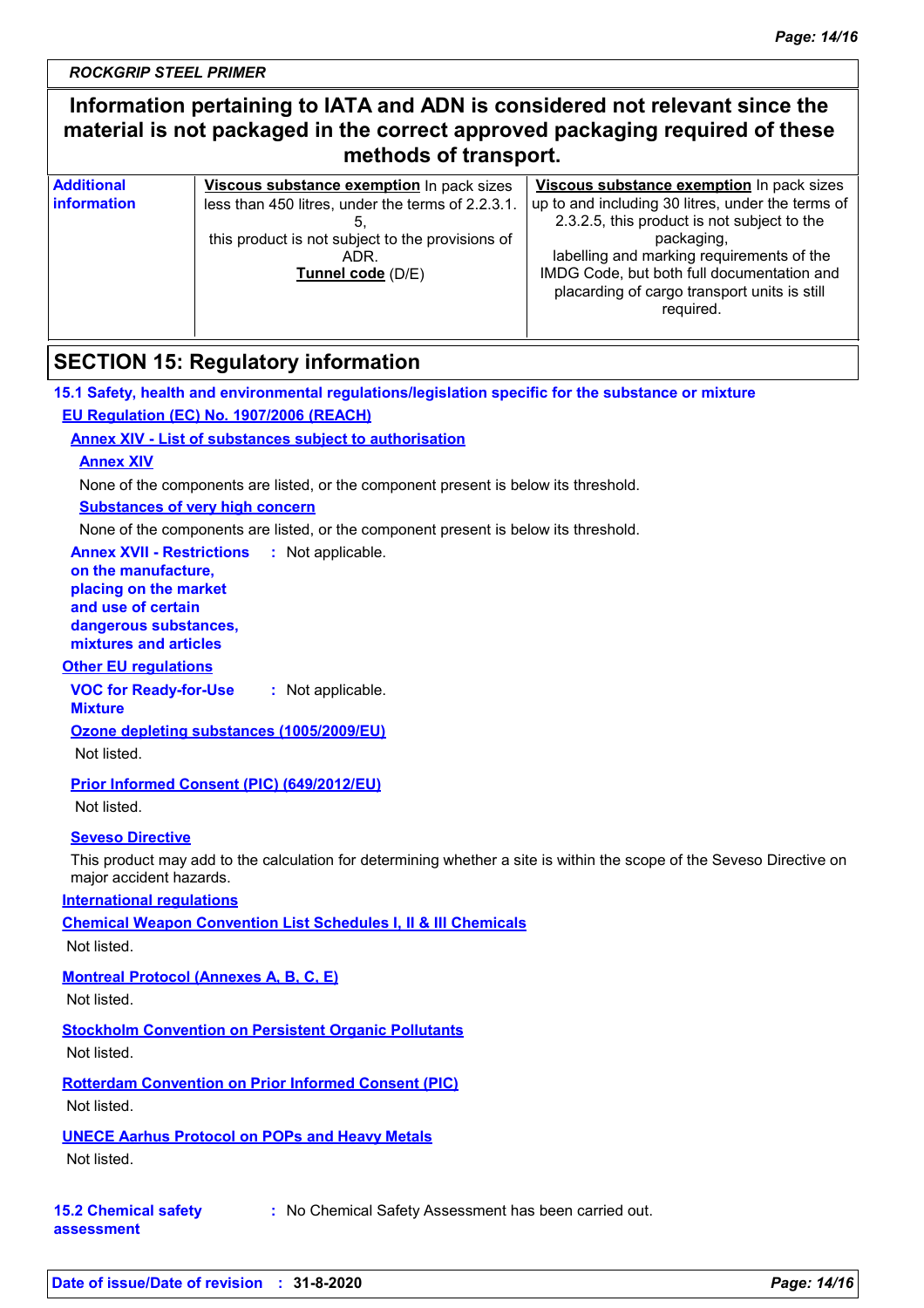### **SECTION 16: Other information**

#### **CEPE code :** 1

 $\nabla$  Indicates information that has changed from previously issued version.

**Abbreviations and acronyms :** ATE = Acute Toxicity Estimate CLP = Classification, Labelling and Packaging Regulation [Regulation (EC) No. 1272/2008] DMEL = Derived Minimal Effect Level DNEL = Derived No Effect Level EUH statement = CLP-specific Hazard statement PBT = Persistent, Bioaccumulative and Toxic PNEC = Predicted No Effect Concentration RRN = REACH Registration Number vPvB = Very Persistent and Very Bioaccumulative

#### **Procedure used to derive the classification according to Regulation (EC) No. 1272/2008 [CLP/GHS]**

| <b>Classification</b>   | <b>Justification</b>  |
|-------------------------|-----------------------|
| Flam. Liq. 3, H226      | On basis of test data |
| Skin Sens. 1, H317      | l Calculation method  |
| <b>STOT RE 1, H372</b>  | Calculation method    |
| Aquatic Chronic 2, H411 | Calculation method    |

#### **Full text of abbreviated H statements**

| H226 | Flammable liquid and vapour.                             |
|------|----------------------------------------------------------|
|      |                                                          |
| H302 | Harmful if swallowed.                                    |
| H304 | May be fatal if swallowed and enters airways.            |
| H312 | Harmful in contact with skin.                            |
| H315 | Causes skin irritation.                                  |
| H317 | May cause an allergic skin reaction.                     |
| H318 | Causes serious eye damage.                               |
| H319 | Causes serious eye irritation.                           |
| H332 | Harmful if inhaled.                                      |
| H335 | May cause respiratory irritation.                        |
| H336 | May cause drowsiness or dizziness.                       |
| H351 | Suspected of causing cancer.                             |
| H372 | Causes damage to organs through prolonged or repeated    |
|      | exposure.                                                |
| H373 | May cause damage to organs through prolonged or repeated |
|      | exposure.                                                |
| H400 | Very toxic to aquatic life.                              |
| H410 | Very toxic to aquatic life with long lasting effects.    |
| H411 | Toxic to aquatic life with long lasting effects.         |
| H412 | Harmful to aquatic life with long lasting effects.       |

#### **Full text of classifications [CLP/GHS]**

| Acute Tox. 4, H302        | <b>ACUTE TOXICITY (oral) - Category 4</b>             |
|---------------------------|-------------------------------------------------------|
|                           |                                                       |
| Acute Tox. 4, H312        | ACUTE TOXICITY (dermal) - Category 4                  |
| Acute Tox. 4. H332        | ACUTE TOXICITY (inhalation) - Category 4              |
| Aquatic Acute 1, H400     | SHORT-TERM (ACUTE) AQUATIC HAZARD - Category 1        |
| Aquatic Chronic 1, H410   | LONG-TERM (CHRONIC) AQUATIC HAZARD - Category 1       |
| Aquatic Chronic 2, H411   | LONG-TERM (CHRONIC) AQUATIC HAZARD - Category 2       |
| Aquatic Chronic 3, H412   | LONG-TERM (CHRONIC) AQUATIC HAZARD - Category 3       |
| Asp. Tox. 1, H304         | <b>ASPIRATION HAZARD - Category 1</b>                 |
| Carc. 2, H351             | <b>CARCINOGENICITY - Category 2</b>                   |
| EUH066                    | Repeated exposure may cause skin dryness or cracking. |
| Eye Dam. 1, H318          | SERIOUS EYE DAMAGE/EYE IRRITATION - Category 1        |
| Eye Irrit. 2, H319        | SERIOUS EYE DAMAGE/EYE IRRITATION - Category 2        |
| Flam. Liq. 3, H226        | FLAMMABLE LIQUIDS - Category 3                        |
| Skin Irrit. 2, H315       | SKIN CORROSION/IRRITATION - Category 2                |
| <b>Skin Sens. 1, H317</b> | <b>SKIN SENSITISATION - Category 1</b>                |
| <b>STOT RE 1, H372</b>    | SPECIFIC TARGET ORGAN TOXICITY - REPEATED             |
|                           | <b>EXPOSURE - Category 1</b>                          |
| STOT RE 2, H373           | SPECIFIC TARGET ORGAN TOXICITY - REPEATED             |
|                           | <b>EXPOSURE - Category 2</b>                          |
| STOT SE 3, H335           | SPECIFIC TARGET ORGAN TOXICITY - SINGLE EXPOSURE      |
|                           |                                                       |